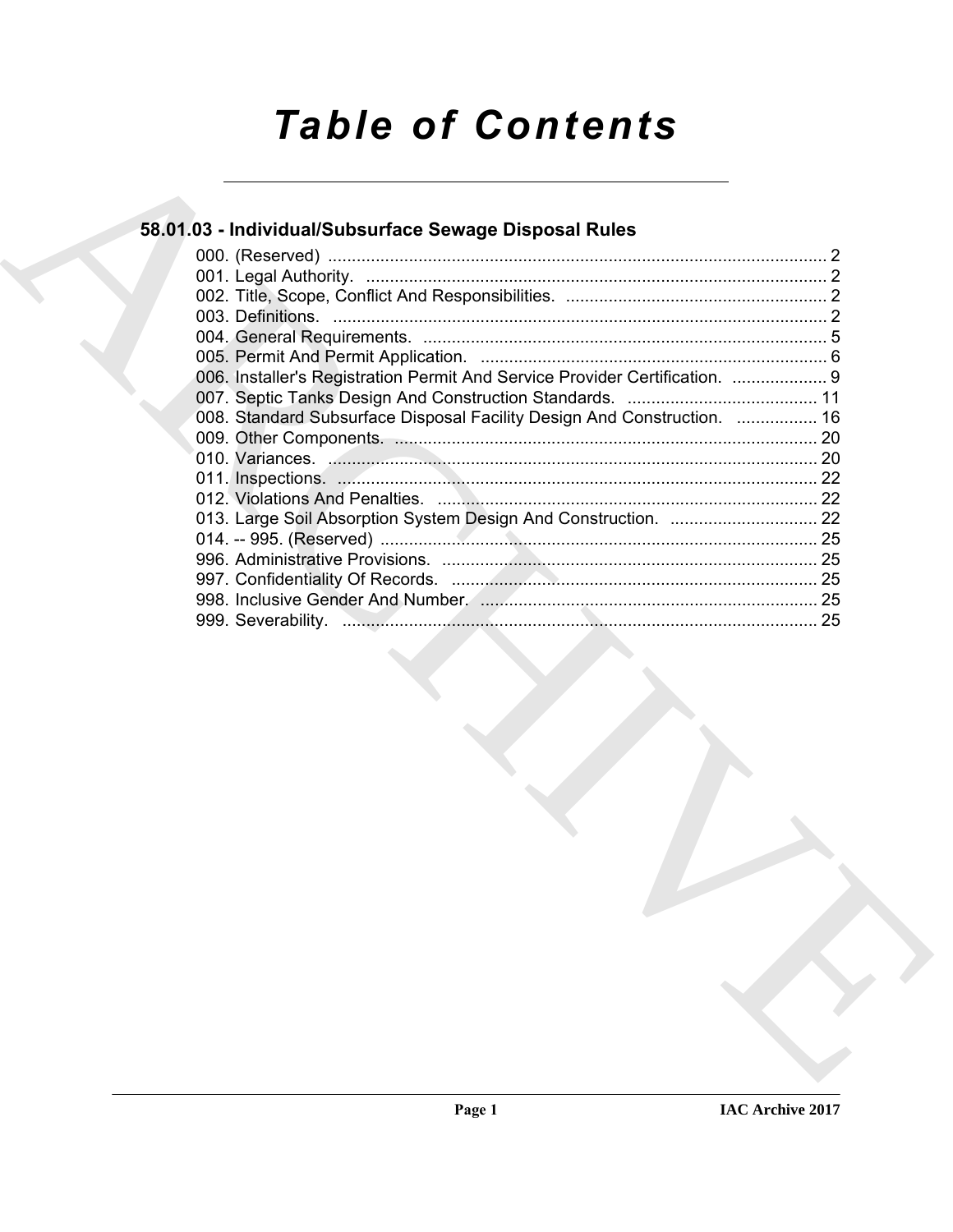#### **IDAPA 58 TITLE 01 CHAPTER 03**

#### **58.01.03 - INDIVIDUAL/SUBSURFACE SEWAGE DISPOSAL RULES**

#### <span id="page-1-1"></span><span id="page-1-0"></span>**000. (RESERVED)**

#### <span id="page-1-2"></span>**001. LEGAL AUTHORITY.**

**EXACTER OS**<br> **SES D.1.03 - INDIVIDUAL-SUBSURFACE SEVAGE DISPOSAL RULES**<br>
(III). IEEN LATIN INDIVIDUAL-SUBSURFACE SEVAGE DISPOSAL RULES<br>
(III). IEEN LATIN INDIVIDUAL-SUBSURFACE SEVAGE DISPOSAL RULES<br>
1.000 - IEEN LATIN IN Title 39, Chapter 1 and Title 39, Chapter 36, Idaho Code, grants authority to the Board of Environmental Quality to adopt rules and standards to protect the environment and the health of the State, for the installation of cottage site sewage treatment facilities and for the issuance of pollution source permits. Title 39, Chapter 1, Idaho Code, grants to the Director the authority to issue pollution source permits; charges the Director to enforce all laws, rules, regulations, and standards relating to environmental protection and health, and those relating to the storage, handling and transportation of solids, liquids and gases which may cause or contribute to water pollution, and authorizes the Department of Environmental Quality to review for approval the plans and specifications for all proposed waste treatment facilities prior to their construction. (5-7-93) treatment facilities prior to their construction.

#### <span id="page-1-7"></span><span id="page-1-3"></span>**002. TITLE, SCOPE, CONFLICT AND RESPONSIBILITIES.**

<span id="page-1-11"></span>**01. Title**. These rules shall be known as Idaho Department of Environmental Quality Rules, IDAPA<br>
"Individual/Subsurface Sewage Disposal Rules." (5-7-93) 58.01.03, "Individual/Subsurface Sewage Disposal Rules."

<span id="page-1-10"></span>**02. Scope**. The provisions of these rules establish limitations on the construction and use of individual and subsurface sewage disposal systems and establish the requirements for obtaining an installation permit and an installer's registration permit. These rules apply to every individual and every subsurface blackwaste and wastewater treatment system in Idaho.

**03. Conflict of Rules, Standards, and Ordinances**. In any case where a provision of these rules is found to be in conflict with a provision of any state or local zoning, building, fire, safety, or health regulation, standard or ordinance, the provision which, in the judgment of the Director, establishes the higher standard for the promotion and protection of the health and safety of the people, shall prevail. (5-7-93) promotion and protection of the health and safety of the people, shall prevail.

#### <span id="page-1-9"></span><span id="page-1-8"></span>**04. Responsibilities**. (7-1-93)

**a.** Every owner of real property is jointly and individually responsible for: (10-1-90)

i. Storing, treating, and disposing of blackwaste and wastewater generated on that property.(10-1-90)

ii. Connecting all plumbing fixtures on that property that discharge wastewaters to an approved wastewater system or facility.

iii. Obtaining necessary permits and approvals for installation of individual or subsurface blackwaste ewater disposal systems. (10-1-90) and wastewater disposal systems.

iv. Abandonment of an individual or subsurface sewage disposal system. (10-1-90)

**b.** Each engineer, building contractor, individual or subsurface system installer, excavator, plumber, supplier, and every other person, who for compensation shall design, construct, abandon, or provide any system or part thereof, is jointly and individually responsible for compliance with each of these rules that are relevant to that service or product. (5-7-93) service or product.

#### <span id="page-1-5"></span><span id="page-1-4"></span>**003. DEFINITIONS.**

For the purposes of these rules, the following definitions apply. (5-7-93)

<span id="page-1-6"></span>**Abandoned System**. A system which has ceased to receive blackwaste or wastewater due to wastes to another treatment system or due to termination of waste flow. (10-1-90) diversion of those wastes to another treatment system or due to termination of waste flow.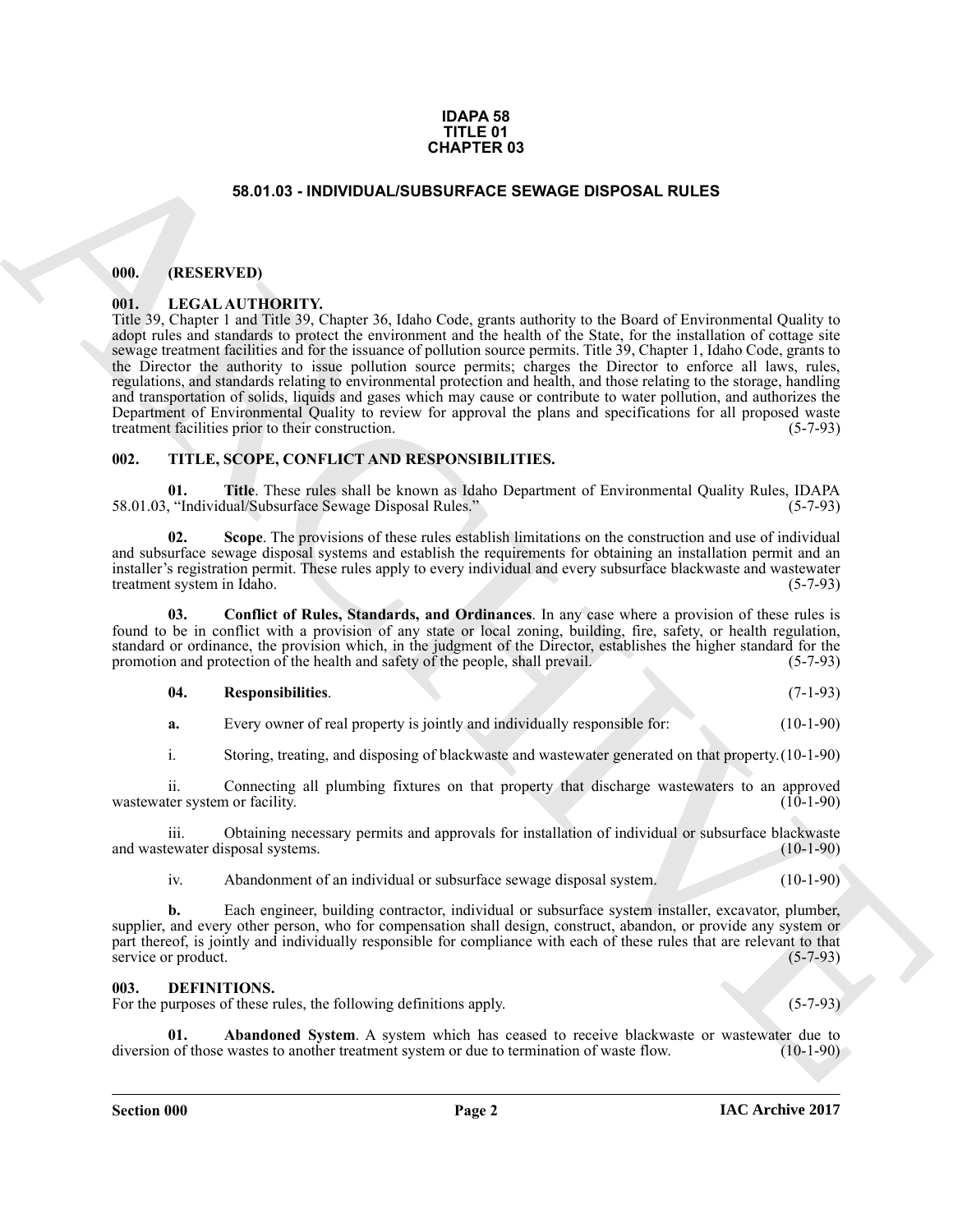<span id="page-2-0"></span>**02.** Alternative System. Any system for which the Department has issued design guidelines or which tor judges to be a simple modification of a standard system. (10-1-90) the Director judges to be a simple modification of a standard system.

<span id="page-2-1"></span>**03. Authorized or Approved**. The state of being sanctioned or acceptable to the Director as stated in a written document. (10-1-90)

<span id="page-2-2"></span>**04.** Blackwaste. Human body waste, specifically excreta or urine. This includes toilet paper and other used in the practice of personal hygiene. (10-1-90) products used in the practice of personal hygiene.

**05. Blackwater**. A wastewater whose principal pollutant is blackwaste; a combination of blackwaste (10-1-90) and water. (10-1-90)

<span id="page-2-6"></span><span id="page-2-5"></span><span id="page-2-4"></span><span id="page-2-3"></span>**06. Board**. Idaho State Board Of Environmental Quality. (10-1-90)

**07. Building Sewer**. The extension of the building drain beginning five (5) feet outside the inner face ilding wall. (10-1-90) of the building wall.

**Expansion of Electronical Eduality Constraint Constraint Constraint Expansion Constraint Constraint Constraint Constraint Constraint Constraint Constraint Constraint Constraint Constraint Constraint Constraint Constraint 08.** Central System. Any system which receives blackwaste or wastewater in volumes exceeding twenty-five hundred (2,500) gallons per day; any system which receives blackwaste or wastewater from more than two (2) dwelling units or more than two (2) buildings under separate ownership. (10-1-90) two  $(2)$  dwelling units or more than two  $(2)$  buildings under separate ownership.

<span id="page-2-7"></span>**09.** Construct. To make, form, excavate, alter, expand, repair, or install a system, and, their derivations. (5-7-93) derivations. (5-7-93)

**10. Director**. The Director of the Idaho Department of Environmental Quality or the Director's or authorized agent. (10-1-90) designee or authorized agent.

<span id="page-2-9"></span><span id="page-2-8"></span>**11. Existing System**. Any system which was installed prior to the effective date of these rules. (5-7-93)

<span id="page-2-10"></span>

| 12. | <b>Expand.</b> To enlarge any nonfailing system. | $(10-1-90)$ |
|-----|--------------------------------------------------|-------------|

<span id="page-2-11"></span>**13. Failing System**. Any system which exhibits one (1) or more of the following characteristics: (10-1-90)

**a.** The system does not meet the intent of these rules as stated in Subsection 004.01. (5-7-93)

<span id="page-2-12"></span>**b.** The system fails to accept blackwaste and wastewater. (10-1-90)

**c.** The system discharges blackwaste or wastewater into the waters of the State or onto the ground (10-1-90)  $\text{surface.}$  (10-1-90)

**14.** Ground Water. Any water of the state which occurs beneath the surface of the earth in a saturated al formation of rock or soil. (5-7-93) geological formation of rock or soil.

<span id="page-2-13"></span>**15. High Groundwater Level -- Normal, Seasonal**. High ground water level may be established by nce of low chroma mottles, actual ground water monitoring or historic records. (5-7-93) the presence of low chroma mottles, actual ground water monitoring or historic records.

The normal high groundwater level is the highest elevation of ground water that is maintained or ntinuous period of six (6) weeks a year. exceeded for a continuous period of six  $(6)$  weeks a year.

**b.** The seasonal high groundwater level is the highest elevation of ground water that is maintained or 1 for a continuous period of one (1) week a year. (5-7-93) exceeded for a continuous period of one  $(1)$  week a year.

<span id="page-2-14"></span>**16. High Water Mark**. The line which the water impresses on the soil by covering it for sufficient of time to prevent the growth of terrestrial vegetation. (10-1-90) periods of time to prevent the growth of terrestrial vegetation.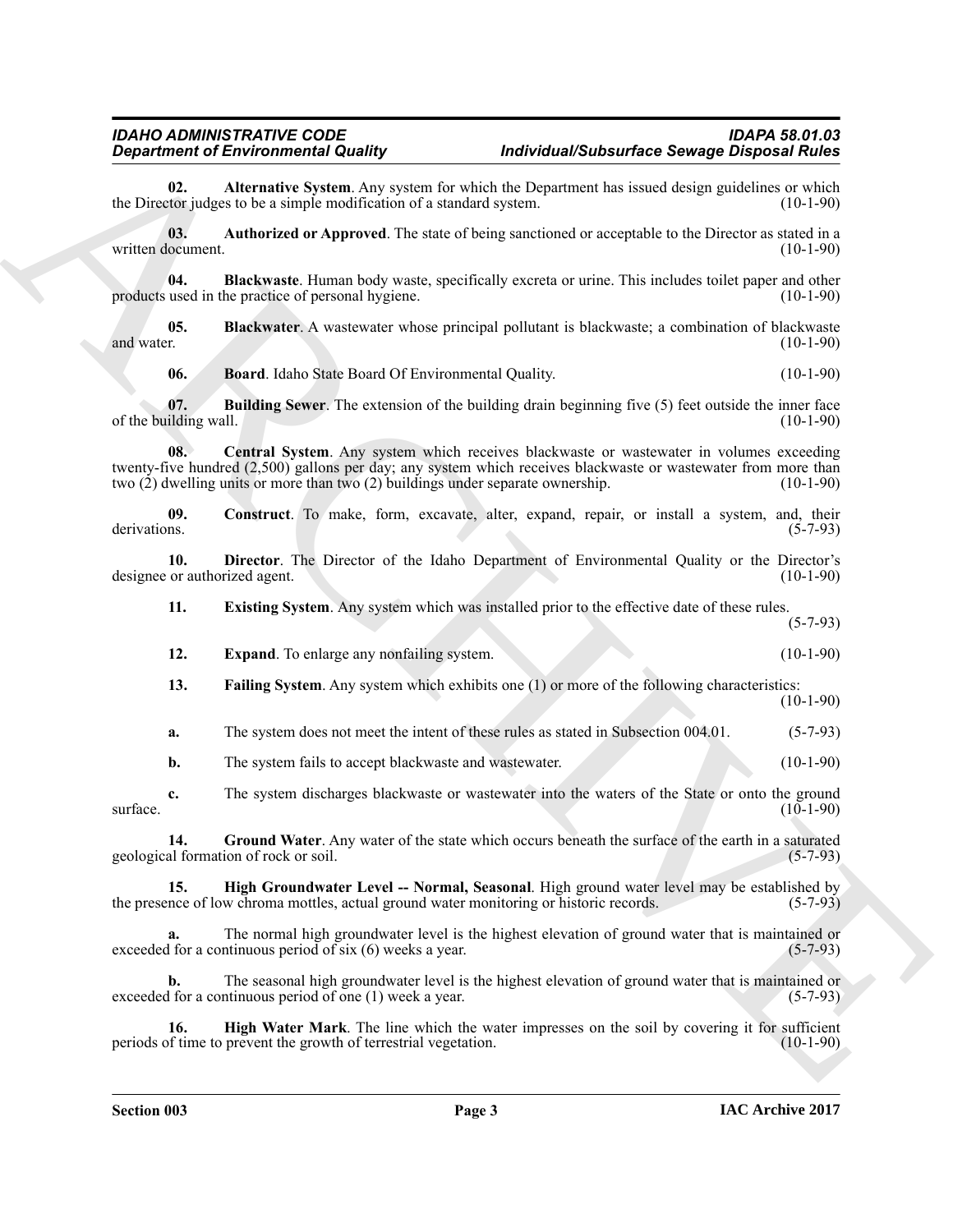<span id="page-3-0"></span>**17. Individual System**. Any standard, alternative or subsurface system which is not a central system.  $(10-1-90)$ 

<span id="page-3-3"></span><span id="page-3-2"></span><span id="page-3-1"></span>**18.** Install. To excavate or to put in place a system or a component of a system.  $(10-1-90)$ 

**19.** Installer. Any person, corporation, or firm engaged in the business of excavation for, or the tion of individual or subsurface sewage disposal systems in the State. (10-1-90) construction of individual or subsurface sewage disposal systems in the State.

**Department of Environmental Quality<br>
11.** Institute the state and the state and the state of the state of the state of the state of the state of the state of the state of the state of the state of the state of the state **20. Large Soil Absorption System**. A large soil absorption system is a subsurface sewage disposal system designed to receive two thousand five hundred (2,500) gallons of wastewater or more per day, including where the total wastewater flow from the entire proposed project exceeds two thousand five hundred  $(2,500)$  gallons per day but the flow is separated into absorption modules which receive less than two thousand five hundred  $(2,500)$  gallons per day. gallons per day.

<span id="page-3-4"></span>**21. Limiting Layer**. A characteristic subsurface layer or material which will severely limit the capability of the soil to treat or absorb wastewater including, but not limited to, water tables, fractured bedrock, fissured bedrock, excessively permeable material and relatively impermeable material.

<span id="page-3-5"></span>**22. Mottling**. Irregular areas of different color in the soil that vary in contrast, density, number and thing generally indicates poor aeration and impeded drainage. (5-7-93) size. Mottling generally indicates poor aeration and impeded drainage.

<span id="page-3-6"></span>**23.** New System. A system which is or might be authorized or approved on or after the effective date of these rules. (5-7-93) these rules.  $(5-7-93)$ 

**24.** Nondischarging System. Any system which is designed and constructed to prevent the discharge waste or wastewater. (10-1-90) of blackwaste or wastewater.

<span id="page-3-9"></span><span id="page-3-8"></span><span id="page-3-7"></span>**25. Permit**. An individual or subsurface system installation permit or installer's registration permit.

 $(10-1-90)$ 

**26. Pollutants**. Any chemical, biological, or physical substance whether it be solid, liquid, gas, or a quality thereof, which if released into the environment can, by itself or in combination with other substances, create a public nuisance or render that environment harmful, detrimental, or injurious to public health, safety or welfare or to domestic, commercial, industrial, agricultural, recreational, aesthetic, or other beneficial uses. (10-1-90)

<span id="page-3-10"></span>**27. Public System**. Any system owned by a county, city, special service district, or other governmental entity or Indian tribe having the authority to dispose of blackwaste or wastewater; a municipal wastewater treatment facility. (10-1-90) facility. (10-1-90)

<span id="page-3-11"></span>**28. Repair**. To remake, reform, replace, or enlarge a failing system or any component thereof as is v to restore proper operation. (10-1-90) necessary to restore proper operation.

<span id="page-3-12"></span>**29.** Scarp. The side of a hill, canyon, ditch, river bank, roadcut or other geological feature ized by a slope of forty-five (45) degrees or more from the horizontal. (10-1-90) characterized by a slope of forty-five (45) degrees or more from the horizontal.

**30.** Service Provider. Any person, corporation, or firm engaged in the business of providing operation, nnce, and monitoring of complex alternative systems in the state of Idaho. (7-1-17) maintenance, and monitoring of complex alternative systems in the state of Idaho.

<span id="page-3-14"></span><span id="page-3-13"></span>**31. Sewage**. Sewage has the same meaning as wastewater. (10-1-90)

<span id="page-3-16"></span><span id="page-3-15"></span>**32.** Soil Texture. The relative proportion of sand, silt, and clay particles in a mass of soil. (10-1-90)

**33. Standard System**. Any system recognized by the Board through the adoption of design and construction regulations. (10-1-90)

<span id="page-3-17"></span>**34. Subsurface System**. Any system with a point of discharge beneath the earth's surface. (10-1-90)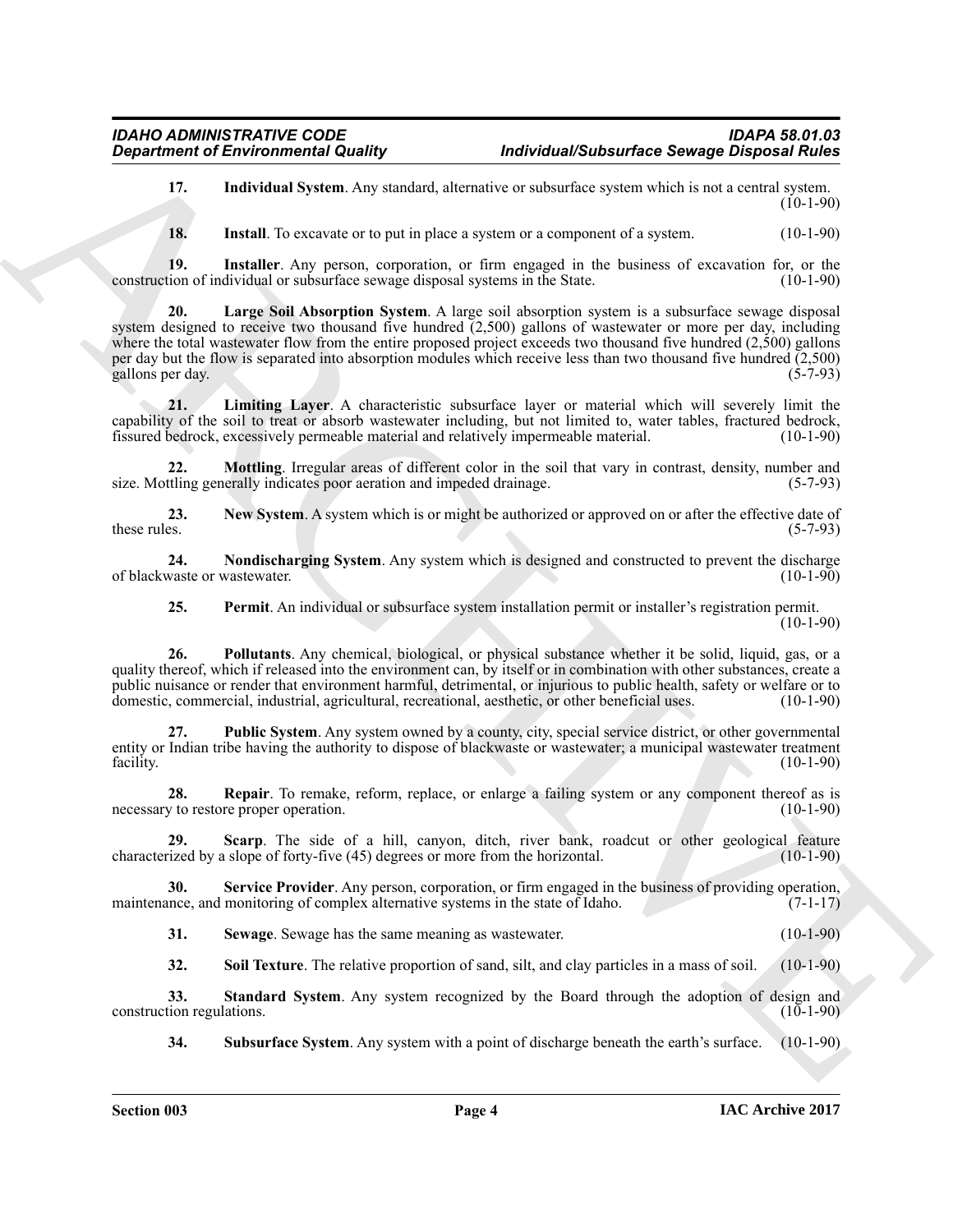<span id="page-4-1"></span>**35. Surface Water - Intermittent, Permanent, Temporary**. (7-1-93)

**a.** Any waters of the State which flow or are contained in natural or man-made depressions in the urface. This includes, but is not limited to, lakes, streams, canals, and ditches. (10-1-90) earth's surface. This includes, but is not limited to, lakes, streams, canals, and ditches.

**b.** An intermittent surface water exists continuously for a period of more than two (2) months but not n six (6) months a year. (10-1-90) more than six  $(6)$  months a year.

**c.** A permanent surface water exists continuously for a period of more than six (6) months a year.  $(10-1-90)$ 

<span id="page-4-3"></span><span id="page-4-2"></span>**d.** A temporary surface water exists continuously for a period of less than two (2) months a year.  $(10-1-90)$ 

**36. System**. Beginning at the point of entry physically connected piping, treatment devices, receptacles, structures, or areas of land designed, used or dedicated to convey, store, stabilize, neutralize, treat, or dispose of blackwaste or wastewater.

**Experiment of Environmental Quality.** The Vertex and the space of some are the space of the space of the space of the space of the space of the space of the space of the space of the space of the space of the space of th **37. Wastewater**. Any combination of liquid or water and pollutants from activities and processes occurring in dwellings, commercial buildings, industrial plants, institutions and other establishments, together with any groundwater, surface water, and storm water that may be present; liquid or water that is chemically, biologically, physically or rationally identifiable as containing blackwater, grey water or commercial or industrial pollutants; and sewage. (10-1-90)

**38. Waters of the State**. All the accumulations of water, surface and underground, natural and artificial, public and private or parts thereof which are wholly or partially within, which flow through or border upon<br>the state of Idaho. (10-1-90) the state of Idaho.

<span id="page-4-9"></span><span id="page-4-6"></span><span id="page-4-5"></span><span id="page-4-4"></span>**39.** Water Table. The surface of an aquifer. (10-1-90)

### <span id="page-4-0"></span>**004. GENERAL REQUIREMENTS.**

**Intent of Rules**. The Board, in order to protect the health, safety, and environment of the people of the state of Idaho establishes these rules governing the design, construction, siting and abandonment of individual and subsurface sewage disposal systems. These rules are intended to insure that blackwastes and wastewater generated in the state of Idaho are safely contained and treated and that blackwaste and wastewater contained in or discharged<br>from each system: (5-7-93) from each system:

| а. | Are not accessible to insects, rodents, or other wild or domestic animals; | $(10-1-90)$ |
|----|----------------------------------------------------------------------------|-------------|
| b. | Are not accessible to individuals:                                         | $(10-1-90)$ |
|    |                                                                            |             |

**c.** Do not give rise to a public nuisance due to odor or unsightly appearance; (10-1-90)

<span id="page-4-10"></span><span id="page-4-7"></span>**d.** Do not injure or interfere with existing or potential beneficial uses of the waters of the State. (10-1-90)

**Compliance with Intent Required**. The Director shall not authorize or approve any system if, in Director, the system will not be (is not) in compliance with the intent of these rules. (5-7-93) the opinion of the Director, the system will not be (is not) in compliance with the intent of these rules.

**03. System Limitations**. Cooling water, backwash or backflush water, hot tub or spa water, air conditioning water, water softener brine, groundwater, oil, or roof drainage cannot be discharged into any system<br>unless that discharge is approved by the Director. (10-1-90) unless that discharge is approved by the Director.

<span id="page-4-8"></span>**04. Increased Flows**. Unless authorized by the Director, no person shall provide for or connect additional blackwaste or wastewater sources to any system if the resulting flow or volume would exceed the design flow of the system.  $(10-1-90)$ flow of the system.

*Department of Environmental Quality Individual/Subsurface Sewage Disposal Rules*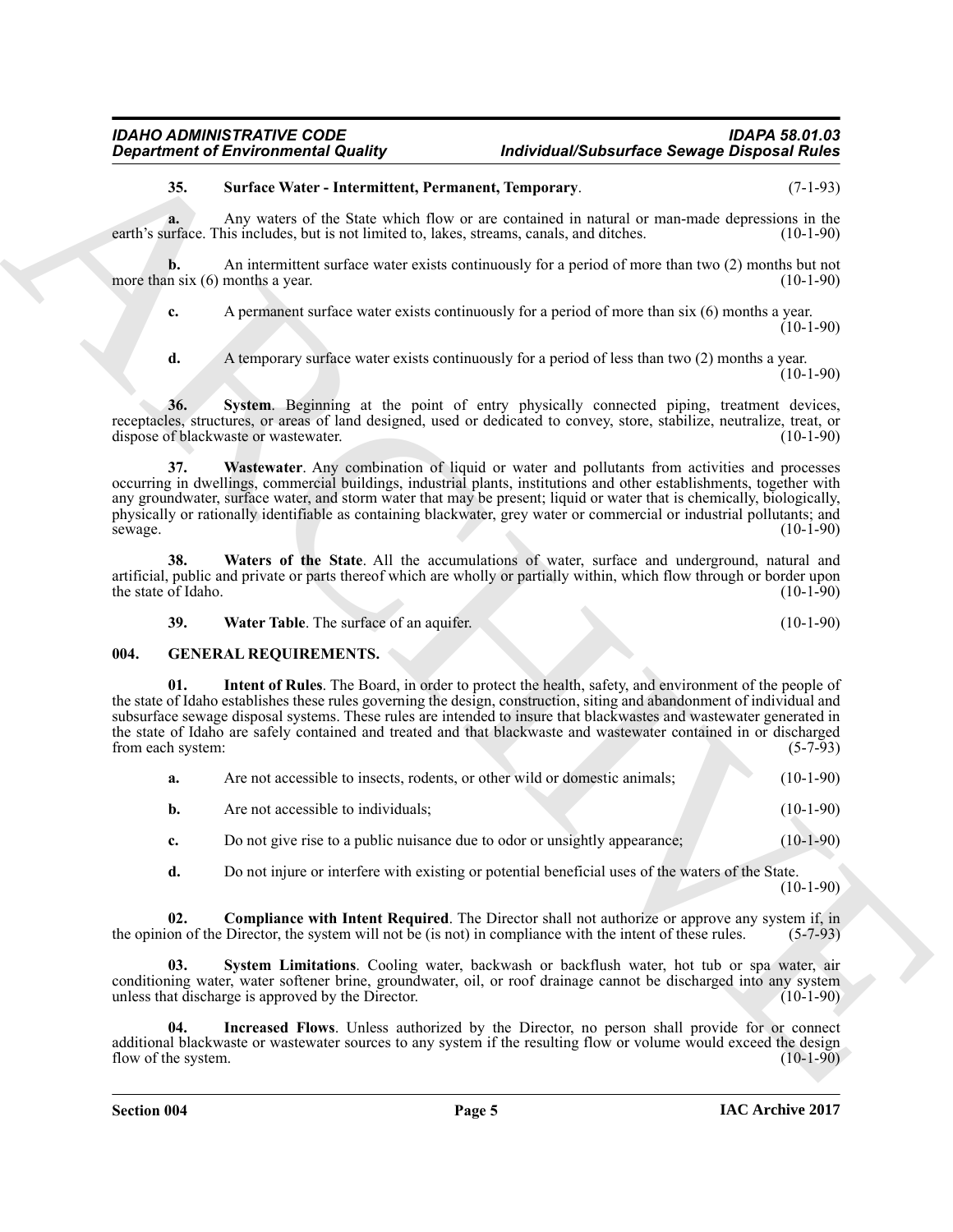**05. Failing System**. The owner of any failing system shall obtain a permit and cause the failing repair: (10-1-90) system's repair:

<span id="page-5-3"></span>

| As soon as practical after the owner becomes aware of its failure; or | $(10-1-90)$ |
|-----------------------------------------------------------------------|-------------|
|                                                                       |             |

<span id="page-5-5"></span><span id="page-5-4"></span>**b.** As directed in proper notice from the Director. (10-1-90)

**06. Subsurface System Replacement Area**. An area of land which is suitable in all respects for the complete replacement of a new subsurface system disposal field shall be reserved as a replacement area. This area will be kept vacant, free of vehicular traffic and free of any soil modification which would negatively affect its use as a replacement disposal field construction site. (10-1-90) a replacement disposal field construction site.

**Exparament of Environmental Quality the United Subsection Several in the same of the same of the same of the same of the same of the same of the same of the same of the same of the same of the same of the same of the sam 07. Technical Guidance Committee**. The Director shall appoint a Technical Guidance Committee composed of three (3) representatives from the seven (7) Health Districts, one (1) representative from the Department of Environmental Quality, one (1) professional engineer licensed in the state of Idaho and one (1) licensed installer. Initially two (2) committee members shall be appointed to each of one (1), two (2) and three (3) year terms.<br>Appointments to vacancies thereafter shall be to three (3) year terms. (12-31-91) Appointments to vacancies thereafter shall be to three  $(3)$  year terms.

<span id="page-5-2"></span>**08. Duties of the Technical Guidance Committee**. The Committee shall maintain a technical guidance manual which shall be used in the design, construction, alteration, operation, and maintenance of conventional systems, their components and alternatives. The Committee shall review variances at the request of the Director and provide recommendations on such variances. (10-1-90)

<span id="page-5-6"></span>**09. Technical Guidance Manual for Individual and Subsurface Alternative Sewage Disposal**. The manual maintained by the Technical Guidance Committee shall provide state-of-the-art technical guidance on alternative sewage disposal components and systems, soil type determination methodology and other information pertinent to the best management practices of individual and subsurface sewage disposal. (10-1-90) pertinent to the best management practices of individual and subsurface sewage disposal.

<span id="page-5-1"></span>**10. Alternative System**. If a standard system as described in these rules cannot be installed on a parcel of land, an alternative system may be permitted if that system is in accordance with the recommendations of the Technical Guidance Committee and is approved by the Director. (5-7-93) Technical Guidance Committee and is approved by the Director.

#### <span id="page-5-7"></span><span id="page-5-0"></span>**005. PERMIT AND PERMIT APPLICATION.**

<span id="page-5-11"></span>**01. Permit Required**. Except as specified in Subsection 005.02 it shall be unlawful for any person to cause or to perform the modification, repair or construction of any individual or subsurface sewage disposal system within the state of Idaho unless there is a valid installation permit authorizing that activity. (12-31-91 within the state of Idaho unless there is a valid installation permit authorizing that activity.

<span id="page-5-9"></span>**02. Exceptions to Permit Requirement**. The activities listed in this subsection may be lawfully performed in the absence of a valid installation permit. They are, however, subject to all other relevant rules and regulations. (10-1-90) regulations.  $(10-1-90)$ 

**a.** Portable nondischarging systems may be installed where needed as temporary blackwaste or wastewater systems if they are properly maintained and if they are of a design which has been approved by the Director. (10-1-90) Director. (10-1-90)

**b.** Individual and subsurface systems may be repaired when needed as a result of clogged or broken solid piping or of malfunctions in an electrical or mechanical system. Such repair may not expand the system unless authorized by the Director. (10-1-90) authorized by the Director.

<span id="page-5-10"></span>**03. Permit Application**. The owner of the system or the owner's authorized representative shall make on to the Director in writing and in a manner or form prescribed by the Director. (10-1-90) application to the Director in writing and in a manner or form prescribed by the Director.

<span id="page-5-8"></span>**04. Contents of Application**. A permit application will be used to help determine if the proposed construction will be in conformance with applicable rules and regulations. Information required in the application may include, but is not limited to: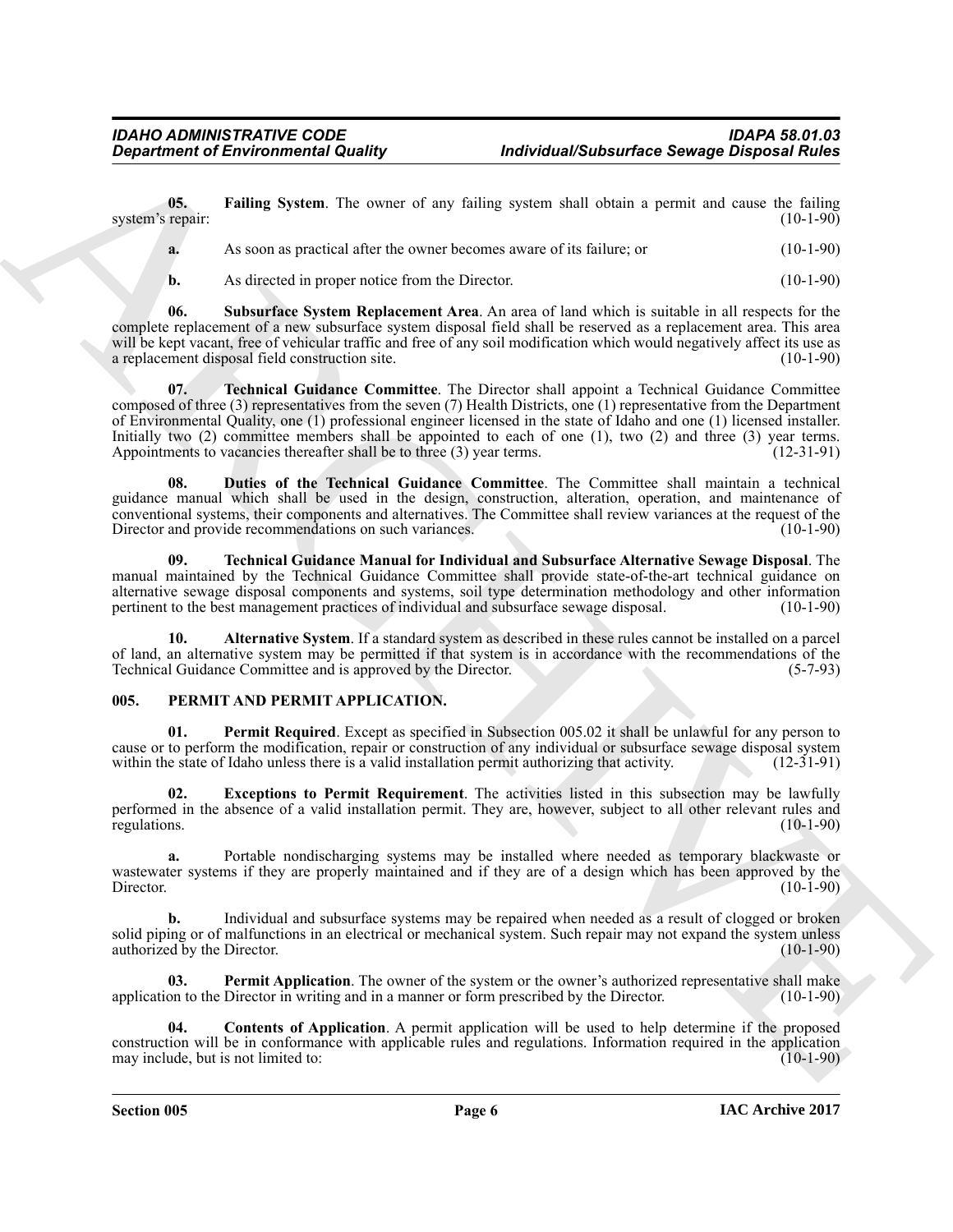|                                            | Individual/Subsurface Sewage Disposal Rules<br><b>Department of Environmental Quality</b>              |              |
|--------------------------------------------|--------------------------------------------------------------------------------------------------------|--------------|
| a.                                         | The name and address of the owner of the system and of the applicant, if different;                    | $(10-1-90)$  |
| b.                                         | The legal description of the parcel of land;                                                           | $(10-1-90)$  |
| c.                                         | The type of establishment served;                                                                      | $(10-1-90)$  |
| d.<br>wastewater flow;                     | The maximum number of persons served, number of bedrooms, or other appropriate measure of              | $(10-1-90)$  |
| e.                                         | The type of system;                                                                                    | $(10-1-90)$  |
| f.                                         | The construction activity (new construction, enlargement, repair);                                     | $(10-1-90)$  |
| g.                                         | A scaled or dimensioned plot plan including, if needed, adjacent properties illustrating:              | $(10-1-90)$  |
| replacement areas;                         | The location and size of all existing and proposed wastewater systems including disposal field         | $(10-1-90)$  |
| ii.                                        | The location of all existing water supply system features;                                             | $(10-1-90)$  |
| iii.                                       | The location of all surface waters;                                                                    | $(10-1-90)$  |
| iv.                                        | The location of scarps, cuts, and rock outcrops;                                                       | $(10-1-90)$  |
| V.                                         | Land elevations, surface contours, and ground slopes between features of interest;                     | $(10-1-90)$  |
| vi.                                        | Property lines, easements, and rights-of-way; and                                                      | $(10-1-90)$  |
| vii.                                       | Location and size of buildings and structures.                                                         | $(7-1-93)$   |
| h.                                         | The plans and specifications of the proposed system which include:                                     | $(10-1-90)$  |
| i.                                         | Diagrams of all system facilities which are to be made or fabricated at the site;                      | $(10-1-90)$  |
| ii.<br>and 009; and                        | The manufacturer's name and identification of any component approved pursuant to Sections 007          | $(12-31-91)$ |
| iii.                                       | List of materials.                                                                                     | $(10-1-90)$  |
| evaluation report;                         | Soil description and profile, groundwater data, percolation or permeability test results and/or a site | $(10-1-90)$  |
| basis for that estimate;                   | The nature and quantity of blackwaste and wastewater which the system is to receive including the      | $(10-1-90)$  |
| k.<br>and failure detection;               | Proposed operation, maintenance, and monitoring procedures to insure the system's performance          | $(10-1-90)$  |
| ı.<br>monitoring;                          | Copies of legal documents relating to access and to responsibilities for operation, maintenance, and   | $(10-1-90)$  |
| m.<br>not be contrary to local ordinances; | A statement from the local zoning or building authority indicating that the proposed system would      | $(10-1-90)$  |
| n.                                         | The signature of the owner of the proposed system and, if different, of the applicant; and (10-1-90)   |              |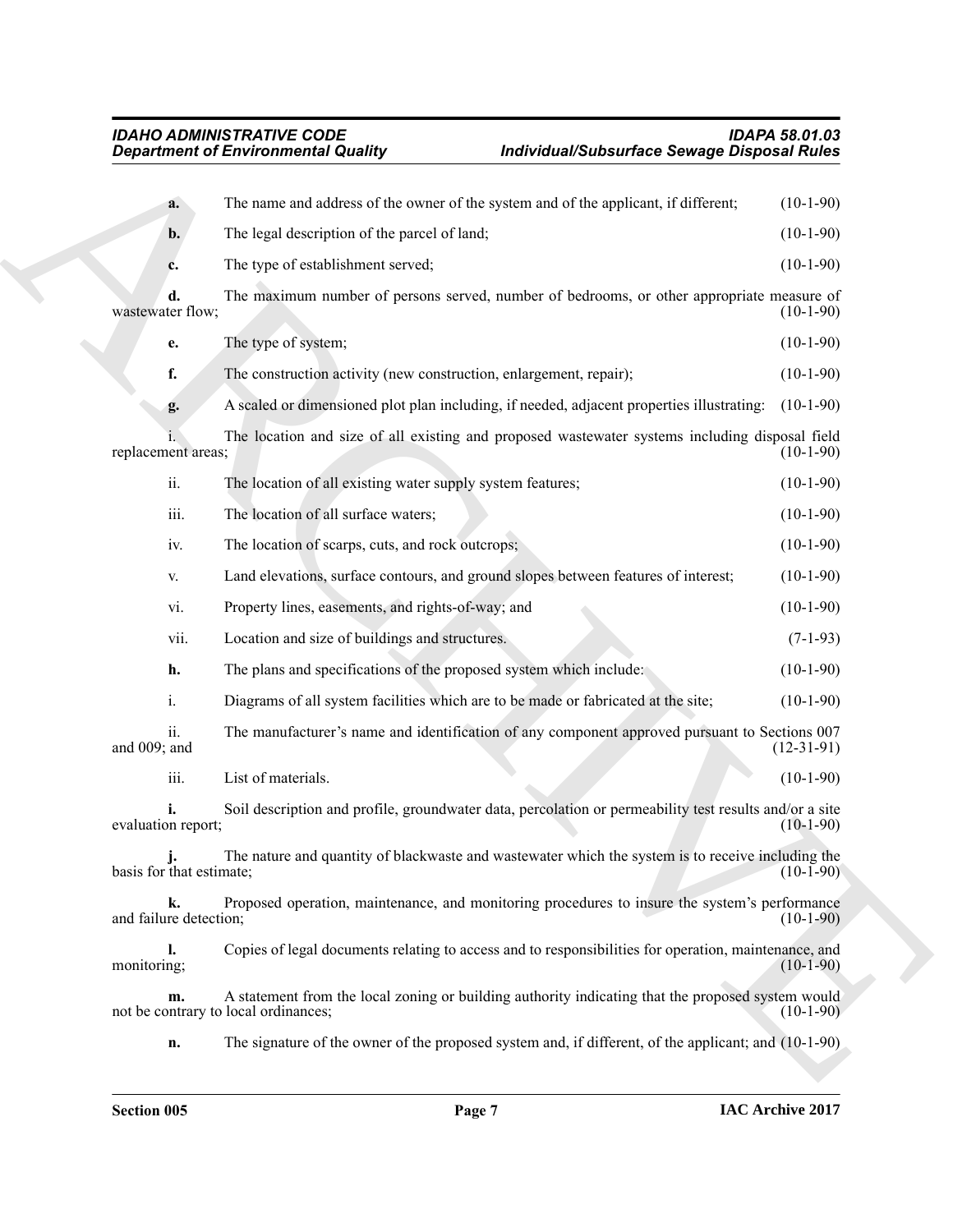Any other information, document, or condition that may be required by the Director to substantiate system will comply with applicable rules and regulations. (10-1-90) that the proposed system will comply with applicable rules and regulations.

**05. Basis for Permit Application Denial**. The Director may deny a permit application if in the Director's judgment: (10-1-90)

<span id="page-7-2"></span>**a.** The application is incomplete, inaccurate, or misleading; (10-1-90)

**b.** The system as proposed is not in compliance with applicable rules and regulations; (10-1-90)

**c.** The system as proposed would, when put into use, be considered a failing system; (10-1-90)

**d.** The design and description of a public system was not made by a professional engineer; (10-1-90)

<span id="page-7-7"></span><span id="page-7-6"></span>**e.** Public or central wastewater treatment facilities are reasonably accessible. (10-1-90)

**06.** Notice of Denial. Upon denial of an application the Director shall notify the applicant of the reason for denial. (10-1-90) for denial.  $(10-1-90)$ 

**07. Issuance of Permit**. When, in the opinion of the Director the system as proposed will be in conformance with applicable rules and regulations, the Director shall issue an "Individual and Subsurface System Installation Permit".

<span id="page-7-1"></span>**08. Application and Permit Valid for One Year**. Unless otherwise stated on the application or permit, it shall become invalid if the authorized construction or activity is not completed and approved within one (1) year of<br>the date of issuance. (10-1-90) the date of issuance.

<span id="page-7-9"></span>**09. Permit Renewal**. At the discretion of the Director, a permit may be renewed one (1) or more times upon request by the applicant or owner provided that the request is received by the Director prior to the permit's date<br>of expiration. (10-1-90) of expiration.

<span id="page-7-5"></span>**10. Immediate Effect of the Permit**. A valid permit authorizes the construction of an individual or subsurface system and requires that the construction be conducted in compliance with plans, specifications, and conditions contained in the approved permit application. Any deviation from the plans, specifications, and conditions is prohibited unless it is approved in advance by the Director. (10-1-90) is prohibited unless it is approved in advance by the Director.

<span id="page-7-4"></span><span id="page-7-3"></span>**11. Cottage Site Facility Certification**. A valid permit shall constitute certification and approval for the purposes of Section 39-3637, Idaho Code.

**Department of Environmental Quality**. Under the interesting the strengthening of the latenties of the strengthening of the strengthening of the strengthening of the strengthening of the strengthening of the strengthening **12. Existing Installation Permits**. Individual and subsurface sewage disposal installation permits or other lot-specific approvals for systems issued prior to February 7, 1978, pursuant to Idaho Code Title 39, Chapter 1 and Title 39, Chapter 36, will become invalid one (1) year after written notice is given by the Director notifying the owner or holder of such a permit or approval that the permit or approval will no longer be valid unless construction or installation of the system provided for in the permit or approval is commenced within one (1) year after giving of the notice. This provision does not apply to certificates filed to satisfy a sanitary restriction pursuant to Section 50-1326,<br>Idaho Code. (10-1-90) Idaho Code. (10-1-90)

<span id="page-7-0"></span>**Abandonment May Be Required**. The Director may require as a condition for issuing a permit that the system be abandoned by a specified date or under specific predetermined circumstances. The date or circumstances will be established before the issuance of the permit and be contained in the permit application. These conditions may relate to a specific date, dwelling density, completion of a municipal system or other circumstances relative to the availability of central sewerage system services. (10-1-90)

<span id="page-7-8"></span>**14. Operation, Maintenance and Monitoring**. The Director may require as a condition of issuing a permit, that specific operation, maintenance, and monitoring procedures be observed. Those procedures will be contained in the permit application. (10-1-90) contained in the permit application.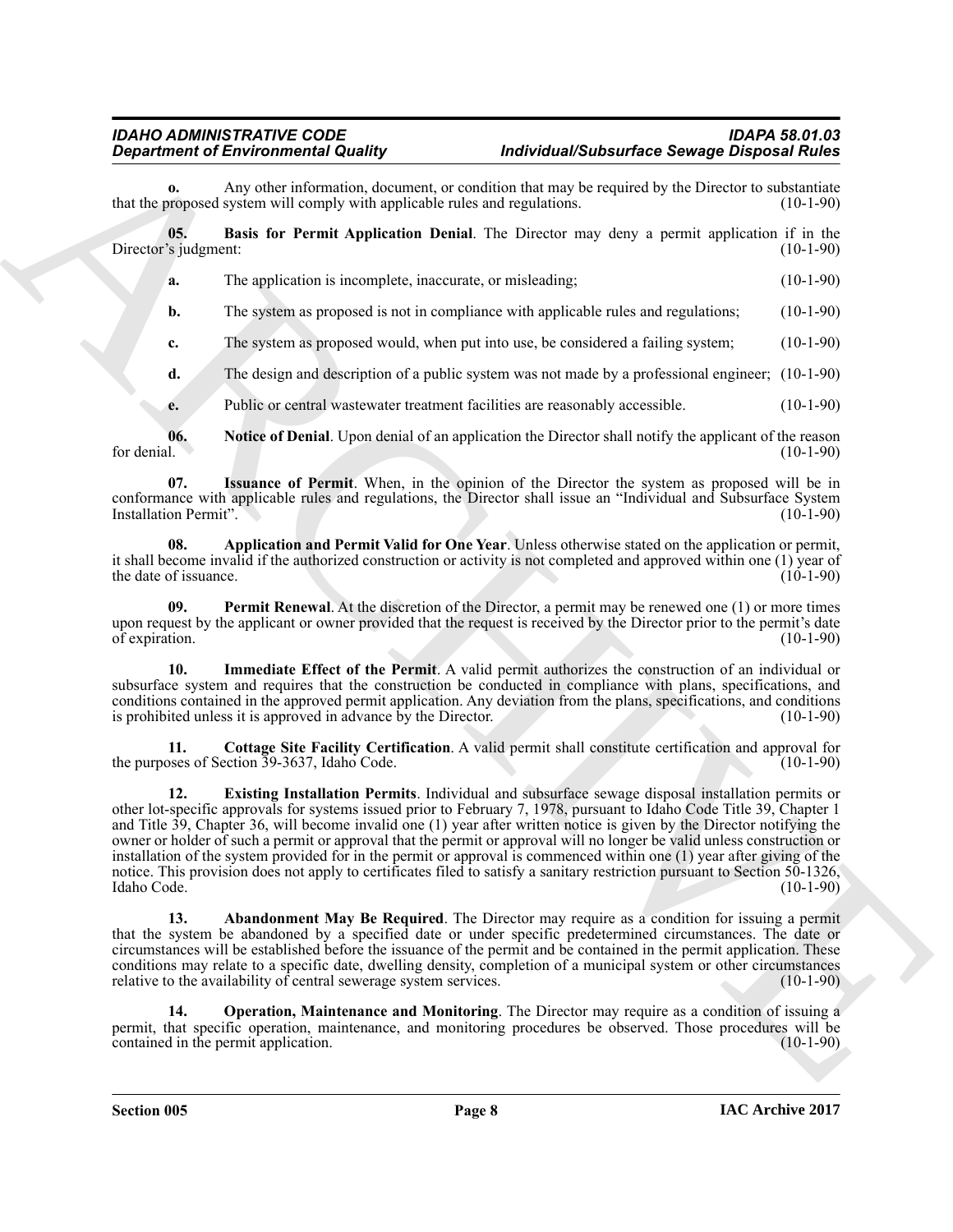#### <span id="page-8-7"></span><span id="page-8-6"></span><span id="page-8-5"></span><span id="page-8-4"></span><span id="page-8-3"></span><span id="page-8-2"></span><span id="page-8-1"></span><span id="page-8-0"></span>**006. INSTALLER'S REGISTRATION PERMIT AND SERVICE PROVIDER CERTIFICATION.**

|                              | <b>Department of Environmental Quality</b>                                                       | Individual/Subsurface Sewage Disposal Rules                                                                                                                                                                                                                                                                                                                                                                                                                                                                                                                                                                                                                                                                                 |             |
|------------------------------|--------------------------------------------------------------------------------------------------|-----------------------------------------------------------------------------------------------------------------------------------------------------------------------------------------------------------------------------------------------------------------------------------------------------------------------------------------------------------------------------------------------------------------------------------------------------------------------------------------------------------------------------------------------------------------------------------------------------------------------------------------------------------------------------------------------------------------------------|-------------|
| 15.                          |                                                                                                  | As-Built Plans and Specifications. The Director may require as a condition of issuing a permit,<br>that complete and accurate record drawings and specifications depicting the actual construction be submitted to the<br>Director within thirty (30) days after the completion of the construction. Alternately, if the construction proceeded in<br>compliance with the approved plans and specifications, a statement to that effect may be submitted.                                                                                                                                                                                                                                                                   | $(10-1-90)$ |
| 16.<br>Services".            |                                                                                                  | Permit Fee. All applications shall be accompanied by payment of the fee specified in IDAPA<br>58.01.14, Section 110, "Rules Governing Fees for Environmental Operating Permits, Licenses, and Inspection                                                                                                                                                                                                                                                                                                                                                                                                                                                                                                                    | $(5-7-93)$  |
| 006.                         |                                                                                                  | <b>INSTALLER'S REGISTRATION PERMIT AND SERVICE PROVIDER CERTIFICATION.</b>                                                                                                                                                                                                                                                                                                                                                                                                                                                                                                                                                                                                                                                  |             |
| 01.                          | (2) types of installer permits and one (1) type of service provider certification are available. | Permit and Certification Required. Every installer and service provider shall secure from the<br>Director an installer's registration permit. Service providers must also obtain a service provider's certification. Two                                                                                                                                                                                                                                                                                                                                                                                                                                                                                                    | $(7-1-17)$  |
|                              | individual systems not listed under Subsection 006.01.b.                                         | A standard and basic alternative system installer's registration permit is required to install all                                                                                                                                                                                                                                                                                                                                                                                                                                                                                                                                                                                                                          | $(5-7-93)$  |
| $\mathbf{b}$ .               |                                                                                                  | A complex alternative system installer's registration permit is required to install evapotranspiration<br>systems, extended treatment package systems, lagoon systems, large soil absorption systems, pressure distribution<br>systems, intermittent sand filters, sand mounds or other systems as may be specified by the Director.                                                                                                                                                                                                                                                                                                                                                                                        | $(7-1-17)$  |
| complex alternative systems. |                                                                                                  | A service provider certification is required to perform operation, maintenance, or monitoring of                                                                                                                                                                                                                                                                                                                                                                                                                                                                                                                                                                                                                            | $(7-1-17)$  |
| 02.                          | service provider examination shall be separate exams.                                            | <b>Examination</b> . The initial issuance of the installer's permit and service provider certification shall<br>be based on the completion of an examination, with a passing score of seventy percent (70%) or more, of the<br>applicant's knowledge of the principles set forth in these rules and the applicable sections of the Technical Guidance<br>Manual. The examinations will be prepared, administered and graded by the Director. The installer examination and                                                                                                                                                                                                                                                  | $(7-1-17)$  |
| 03.                          | Installer and service provider refresher courses are not interchangeable.                        | Permits and Certifications Required Annually. Registration permits and service provider<br>certifications expire annually on the first (1st) day of January, and all permits and certifications issued thereafter will<br>be issued for the balance of the calendar year. Additionally, installers and service providers shall attend at least one<br>(1) refresher course approved by the state of Idaho, Department of Environmental Quality, every three (3) years.<br>Individuals holding both a complex installer registration permit and service provider certification shall attend one<br>refresher course for the complex installer registration permit and another course for the service provider certification. | $(7-1-17)$  |
| 04.                          | <b>Contents of Application.</b>                                                                  |                                                                                                                                                                                                                                                                                                                                                                                                                                                                                                                                                                                                                                                                                                                             | $(7-1-17)$  |
| a.                           | Applications for installer permits and service provider certifications shall:                    |                                                                                                                                                                                                                                                                                                                                                                                                                                                                                                                                                                                                                                                                                                                             | $(7-1-17)$  |
| $\rm i.$                     | Be in writing:                                                                                   |                                                                                                                                                                                                                                                                                                                                                                                                                                                                                                                                                                                                                                                                                                                             | $(7-1-17)$  |
| ii.                          |                                                                                                  | Be signed by the applicant or by an officer or authorized agent of a corporation:                                                                                                                                                                                                                                                                                                                                                                                                                                                                                                                                                                                                                                           | $(7-1-17)$  |
| iii.                         | Contain the name and address of the applicant:                                                   |                                                                                                                                                                                                                                                                                                                                                                                                                                                                                                                                                                                                                                                                                                                             | $(7-1-17)$  |
| iv.                          | Indicate whether the permit is to be for:                                                        |                                                                                                                                                                                                                                                                                                                                                                                                                                                                                                                                                                                                                                                                                                                             | $(7-1-17)$  |
| (1)                          | Installation of standard and basic alternative systems:                                          |                                                                                                                                                                                                                                                                                                                                                                                                                                                                                                                                                                                                                                                                                                                             | $(7-1-17)$  |
| (2)                          | Installation of standard, basic and complex alternative systems; or                              |                                                                                                                                                                                                                                                                                                                                                                                                                                                                                                                                                                                                                                                                                                                             | $(7-1-17)$  |
| (3)<br>provider; and         |                                                                                                  | Installation of standard, basic and complex alternative systems and certification as a service                                                                                                                                                                                                                                                                                                                                                                                                                                                                                                                                                                                                                              | $(7-1-17)$  |
|                              |                                                                                                  |                                                                                                                                                                                                                                                                                                                                                                                                                                                                                                                                                                                                                                                                                                                             |             |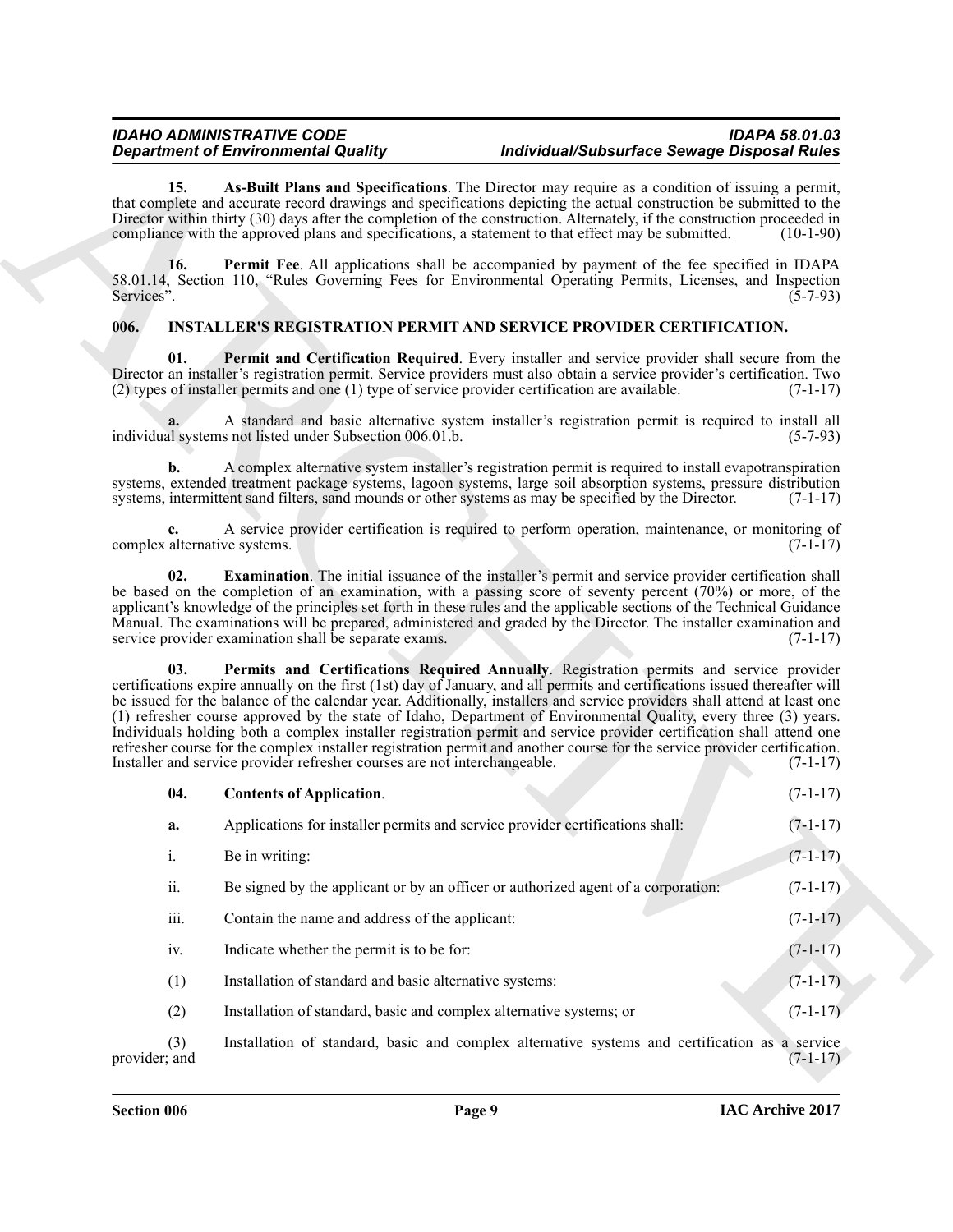<span id="page-9-1"></span>v. Contain the expiration date of the bond required by Subsection 006.05. (7-1-17)

**b.** Additionally, for applicants seeking certification as a service provider, the application shall also contain annual documentation of manufacturer specific training, as required by Subsection 006.06.a. (7-1-17)

*Department of Environmental Quality*<br>
Constant the equation of the department of the department of the constant of the equation of the state of the constant of the equation of the state of the constant of the equation **05.** Bond Required. At the time of application, all applicants, including those seeking a service provider certification, shall deliver to the Director a bond in a form approved by the Director in the sum of five thousand dollars (\$5,000) for a standard and basic alternative system installer's registration permit, or in the sum of fifteen thousand dollars (\$15,000) for standard, basic and complex alternative system installer's registration permit. The bond will be executed by a surety company duly authorized to do business in the state of Idaho and must run concurrent with the installer's registration permit. The bond shall be approved by the Director and must guarantee the installer or service provider's faithful performance of all work undertaken under the provisions of the installer's registration permit or service provider certification, or both. Any person who suffers damage as the result of negligent or wrongful acts of the installer or service provider or by the installer or service provider's failure to competently perform any of the work agreed to be done under the terms of the registration permit or certification shall, in addition to other legal remedies, have a right of action on the bond for all damages not exceeding five thousand dollars (\$5,000) for standard and basic alternative systems or fifteen thousand dollars (\$15,000) for complex alternative systems or required operation, maintenance, or monitoring by certified service providers. The maximum liability of the surety and/or sureties on the bond, regardless of the number of claims filed against the bond, shall not exceed the sum of five thousand dollars (\$5,000) for standard and basic alternative systems or fifteen thousand dollars (\$15,000) for complex alternative systems or required operation, maintenance, or monitoring by certified service providers.

 $(7-1-17)$ 

<span id="page-9-3"></span>**06. Service Provider Responsibilities**. All certified service providers who provide operation, maintenance, or monitoring for any complex alternative system are responsible for compliance with each of these rules that are relevant to those services. Additionally, each certified service provider shall: (7-1-17) rules that are relevant to those services. Additionally, each certified service provider shall:

**a.** Obtain documentation of the completed manufacturer-specific training of each manufactured and packaged treatment system for which the service provider intends to provide operation, maintenance, or monitoring. Proper documentation includes a certificate or letter of training completion provided by the manufacturer. If a system manufacturer is no longer in business, that manufacturer-specific training is not required. (7-1-17) manufacturer is no longer in business, that manufacturer-specific training is not required.

**b.** Maintain a comprehensive list of real property owners who contracted with the certified service provider. The list shall include the current real property owner name, service property address, real property owner contact address, and subsurface sewage disposal permit number. This list shall be provided to the Director as part of the annual operation, maintenance, and monitoring reports for individual real property owners; and  $(7-1-17)$ 

Submit all operation, maintenance, and monitoring records in the form of an annual report for each individual real property owner with whom the service provider contracts to fulfill the real property owner's operation, maintenance, or monitoring responsibilities required through the real property owner's subsurface sewage disposal installation permit as allowed in Subsection 005.14. The annual reports shall be provided to the Director by the timeframe specified in the Technical Guidance Manual for the specific complex alternative system for which operation, maintenance, or monitoring is required. (7-1-17) operation, maintenance, or monitoring is required.

<span id="page-9-2"></span>**07.** Exemption. An installer's permit shall not be required for: (10-1-90)

**a.** Any person, corporation, or firm constructing a central or municipal subsurface sewage disposal system if that person, corporation, or firm is a licensed public works contractor as provided in Title 54, Chapter 19, Idaho Code, is experienced in the type of system to be installed and is under the direction of a professional engineer<br>licensed in the state of Idaho; or (5-7-93) licensed in the state of Idaho; or

<span id="page-9-0"></span>**b.** Owners installing their own standard or basic alternative systems. (7-1-17)

**08. Application Fee**. All applications shall be accompanied by payment of the fee specified in IDAPA 58.01.14, Section 120, "Rules Governing Fees for Environmental Operating Permits, Licenses, and Inspection Services". (5-7-93)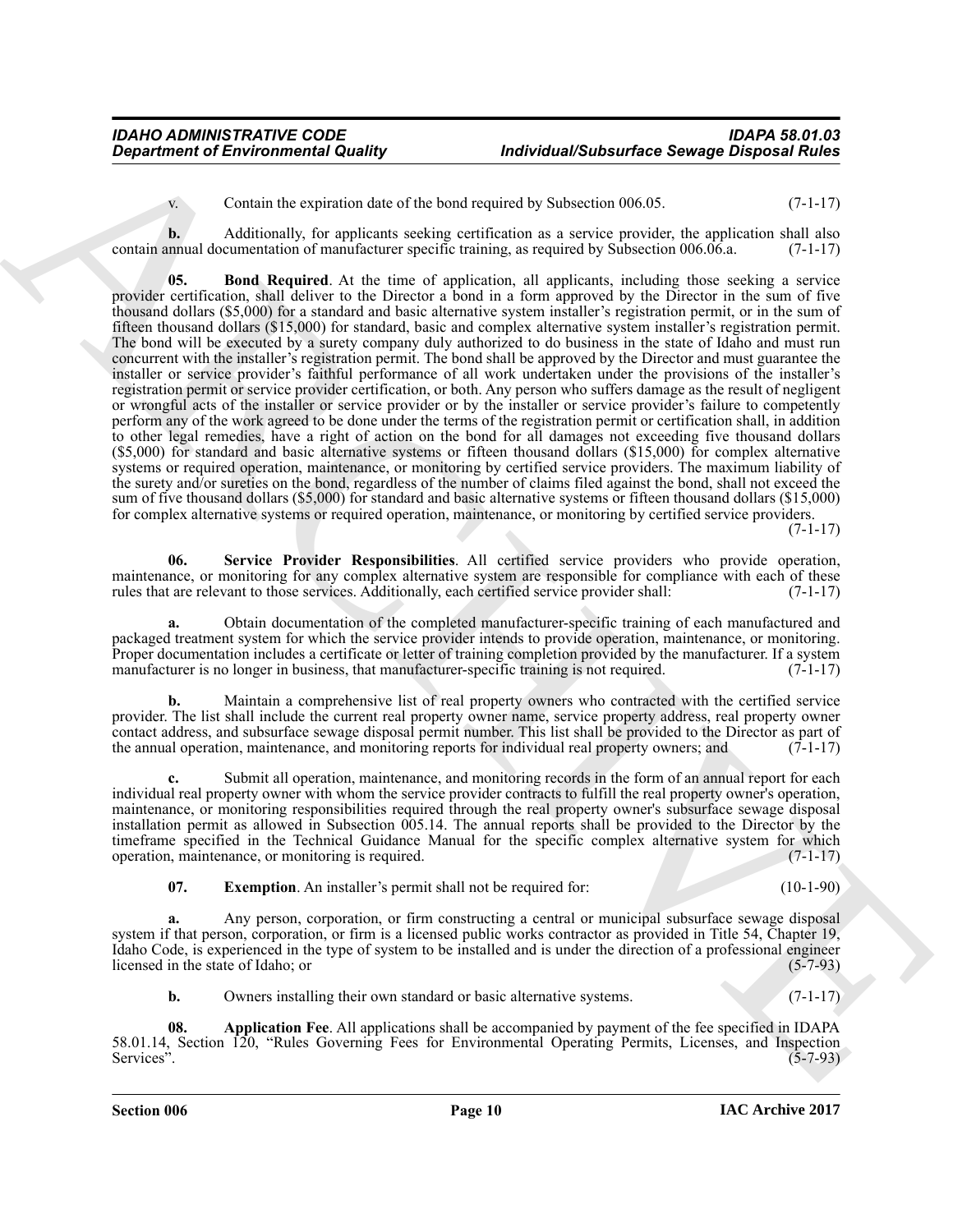**09.** Grounds for Revocation. Failure to comply with these rules shall be grounds for revocation of the retification, or both. (7-1-17) permit or the certification, or both.

#### <span id="page-10-2"></span><span id="page-10-1"></span>**10. Transfer from Non-Profit Operation and Maintenance Entity to Certified Service Provider**.

(7-1-17)

**a.** Real property owners who want to install extended treatment package systems must retain a permitted installer and certified service provider. An easement granting general access to a non-profit operation and maintenance entity is no longer required for extended treatment package system installation permits. (7-1-17)

**Exparament of Environmental Quality fractive series and state that the state of Several Resolution Constraints (Sec. 2) (Sec. 2) (Sec. 2) (Sec. 2) (Sec. 2) (Sec. 2) (Sec. 2) (Sec. 2) (Sec. 2) (Sec. 2) (Sec. 2) (Sec. 2) ( b.** Beginning July 1, 2017, real property owners who had extended treatment package systems installed are not required to be members of non-profit operation and maintenance entities. To meet the operation, maintenance, and monitoring requirements of their extended treatment package systems, real property owners shall retain a certified service provider for their existing extended treatment package systems. (7-1-17)

### <span id="page-10-3"></span><span id="page-10-0"></span>**007. SEPTIC TANKS DESIGN AND CONSTRUCTION STANDARDS.**

<span id="page-10-9"></span>**01. Materials**. New septic tanks will be constructed of concrete, or other materials approved by the Steel tanks are unacceptable. (10-1-90) Director. Steel tanks are unacceptable.

<span id="page-10-5"></span>**02. Construction Requirements**. All septic tanks will be water tight, constructed of sound, durable and not subject to excessive corrosion, decay, frost damage or cracking. (10-1-90) materials and not subject to excessive corrosion, decay, frost damage or cracking.

<span id="page-10-4"></span>**03.** Concrete Septic Tanks. New concrete septic tanks will at a minimum meet the following requirements: (10-1-90) requirements: (10-1-90)

**a.** The walls and floor must be at least two and one-half (2 1/2) inches thick if adequately reinforced ast six (6) inches thick if not reinforced. (10-1-90) and at least six  $(6)$  inches thick if not reinforced.

**b.** Concrete lids or covers must be at least three (3) inches thick and adequately reinforced. (10-1-90)

**c.** The floor and at least a six (6) inch vertical portion of the walls of a poured tank must be poured at time (monolithic pour). (10-1-90) the same time (monolithic pour).

**d.** Wall sections poured separately must have interlocking joints on joining edge. (10-1-90)

<span id="page-10-7"></span><span id="page-10-6"></span>**e.** All concrete outlet baffles must be finished with an asphalt or other protective coating. (10-1-90)

**04. Horizontal Dimension Limit**. No interior horizontal dimension of a septic tank or compartment may be less than two  $(2)$  feet.

**05.** Liquid Depth. The liquid depth shall be at least two and one-half (2 1/2) feet but not greater than five (5) feet. (10-1-90) five (5) feet.  $(10-1-90)$ 

**06. Manufactured Tank Markings**. Septic tanks manufactured in accordance with a specified design approved by the Director, will be legibly and indelibly marked with the manufacturer's name or trademark, total liquid capacity and shall indicate the tank's inlet and outlet. (10-1-90) liquid capacity and shall indicate the tank's inlet and outlet.

#### <span id="page-10-10"></span><span id="page-10-8"></span>**07. Minimum Tank Capacities**. (7-1-93)

**a.** Tanks serving one (1) or two (2) single dwelling units: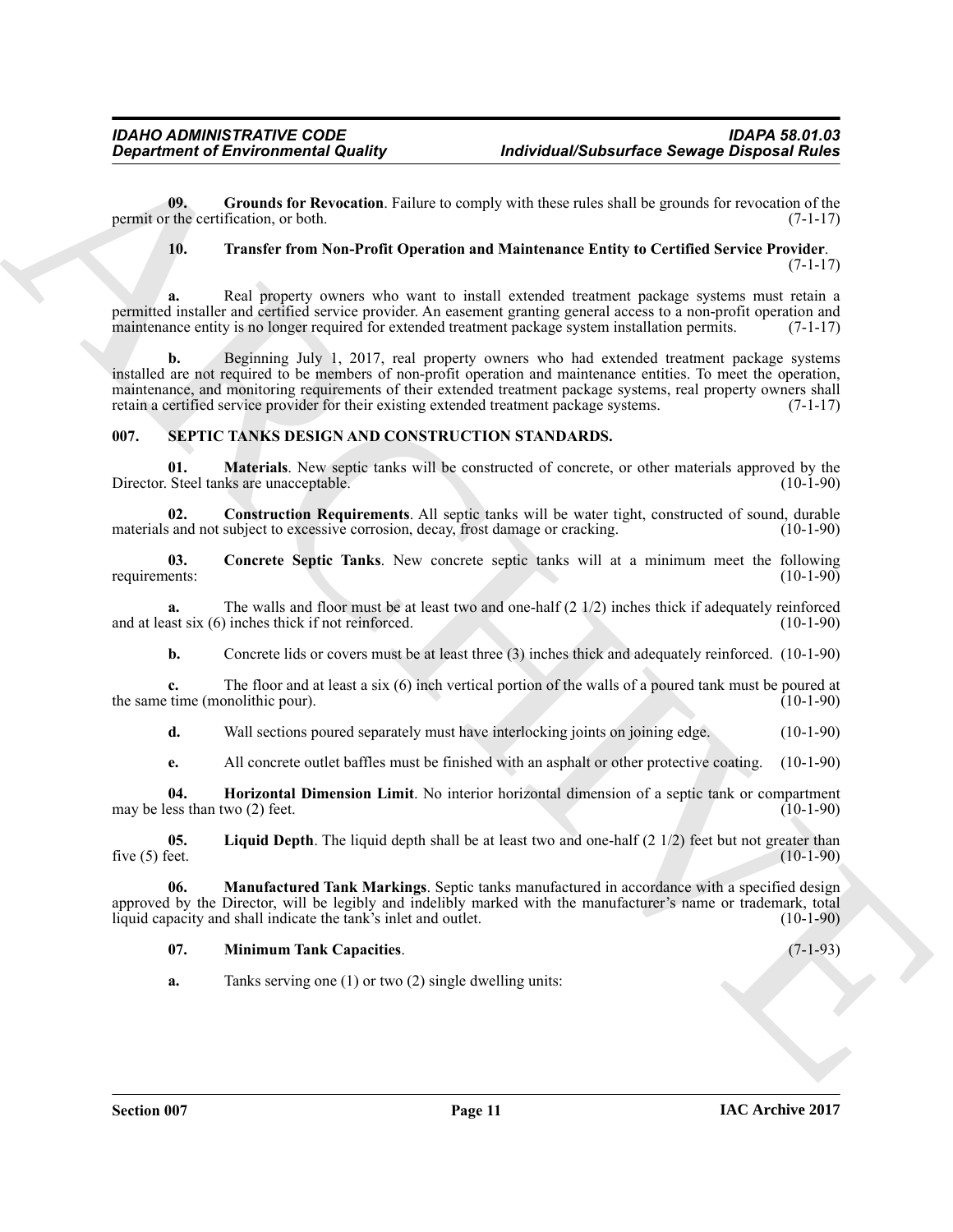|                           | <b>MINIMUM CAPACITY PER DWELLING UNIT</b> |
|---------------------------|-------------------------------------------|
| <b>Number of Bedrooms</b> | <b>Minimum Liquid Capacity (Gallons)</b>  |
| 1 or $2$                  | 900                                       |
| 3 or 4                    | 1.000                                     |

<span id="page-11-0"></span>

| 08. |  | Wastewater Flows from Various Establishments in Gallons per Day. |  |
|-----|--|------------------------------------------------------------------|--|

|                                   |                                                                                                                                                                                                                                                                                          | MINIMUM CAPACITY PER DWELLING UNIT |                                                   |              |
|-----------------------------------|------------------------------------------------------------------------------------------------------------------------------------------------------------------------------------------------------------------------------------------------------------------------------------------|------------------------------------|---------------------------------------------------|--------------|
|                                   | <b>Number of Bedrooms</b>                                                                                                                                                                                                                                                                |                                    | <b>Minimum Liquid Capacity (Gallons)</b>          |              |
|                                   | 1 or 2                                                                                                                                                                                                                                                                                   |                                    | 900                                               |              |
|                                   | 3 or 4                                                                                                                                                                                                                                                                                   |                                    | 1,000                                             |              |
|                                   | For each bedroom over four $(4)$ add two hundred fifty $(250)$ gallons.                                                                                                                                                                                                                  |                                    |                                                   | $(10-1-90)$  |
| $\mathbf{b}$ .<br>gallons.<br>08. | Tanks serving all other flows. Septic tank capacity shall be equal to two (2) times the average daily<br>flow as determined from Subsection 007.08. The minimum tank capacity shall be seven hundred and fifty (750)<br>Wastewater Flows from Various Establishments in Gallons per Day. |                                    |                                                   | $(12-31-91)$ |
|                                   |                                                                                                                                                                                                                                                                                          | <b>ESTABLISHMENTS</b>              |                                                   |              |
|                                   | Single Family Dwelling and Mobile Homes, 3 bedroom.<br>Add/subtract 50 gallons/bedroom                                                                                                                                                                                                   |                                    | 250/Unit                                          |              |
|                                   |                                                                                                                                                                                                                                                                                          | <b>MULTIPLE RESIDENTIAL</b>        |                                                   |              |
|                                   | Hotel:<br><b>With Private Baths</b><br><b>Without Private Baths</b>                                                                                                                                                                                                                      |                                    | 60/Bedspace<br>40/Bedspace                        |              |
|                                   | Motel:<br>With Kitchenette                                                                                                                                                                                                                                                               |                                    | 40/Bedspace<br>60/Bedspace                        |              |
|                                   | Boarding House:<br>Add for each nonresident                                                                                                                                                                                                                                              |                                    | 150/Bedspace<br>25                                |              |
|                                   | Rooming House/Bunk House<br><b>Staff Resident</b><br>Nonresident                                                                                                                                                                                                                         |                                    | 40/Resident<br>40/Staff<br>15/Staff               |              |
|                                   | Apartments                                                                                                                                                                                                                                                                               |                                    | 250/Unit                                          |              |
|                                   |                                                                                                                                                                                                                                                                                          | <b>INSTITUTIONAL</b>               |                                                   |              |
|                                   | Assembly Hall/Meeting House                                                                                                                                                                                                                                                              |                                    | 2/Seat                                            |              |
|                                   | Church:<br>With Kitchen                                                                                                                                                                                                                                                                  |                                    | 3/Seat<br>7/Seat                                  |              |
|                                   | Hospital:<br>Kitchen only<br>Laundry only                                                                                                                                                                                                                                                |                                    | 250/Bedspace<br>25/Bedspace<br>40/Bedspace        |              |
|                                   | Nursing Home/Rest Home                                                                                                                                                                                                                                                                   |                                    | 125/Bedspace                                      |              |
|                                   | Day School:<br><b>Without Showers</b><br>With Showers<br>With Cafeteria, add<br>Staff-Resident                                                                                                                                                                                           |                                    | 20/Student<br>25/Student<br>3/Student<br>40/Staff |              |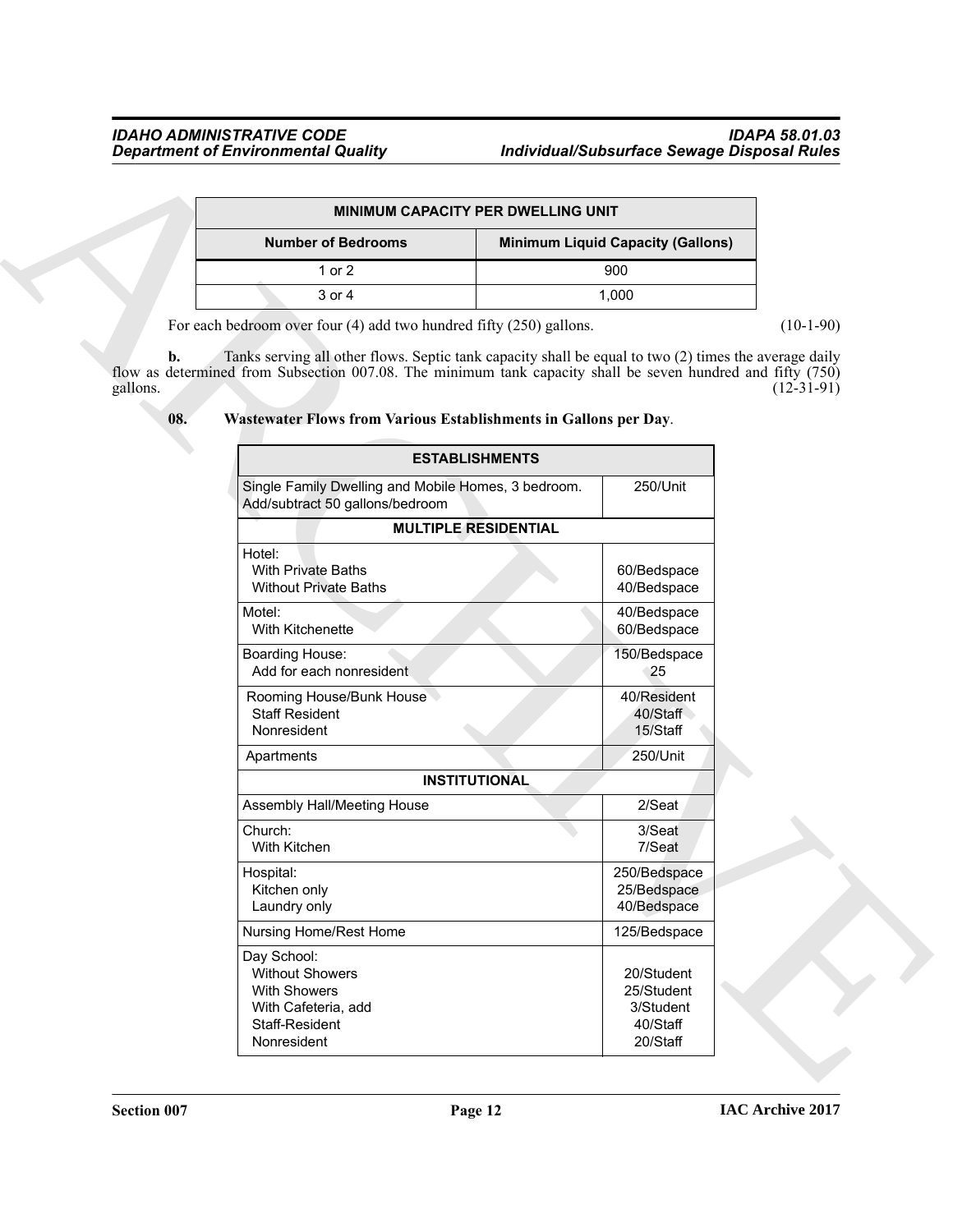|                      | <b>ESTABLISHMENTS</b>                                                     |                                          |  |
|----------------------|---------------------------------------------------------------------------|------------------------------------------|--|
|                      | <b>FOOD SERVICE</b>                                                       |                                          |  |
|                      | <b>Conventional Service:</b><br>Toilet & Kitchen Wastes<br>Kitchen Wastes | 13/Meal<br>3.3/Meal                      |  |
|                      | Take Out or Single Service                                                | 2/Meal                                   |  |
|                      | Dining Hall:<br>Toilet & Kitchen Wastes<br>Kitchen Wastes                 | 8/Meal<br>3.3/Meal                       |  |
|                      | Drinking Establishment                                                    | 2/Person                                 |  |
|                      | Food Service Employee                                                     | 15/Employee                              |  |
|                      | <b>COMMERCIAL AND INDUSTRIAL</b>                                          |                                          |  |
|                      | <b>Bowling Alley</b>                                                      | 125/Lane                                 |  |
|                      | Laundry - Self Service                                                    | 50/Wash                                  |  |
|                      | <b>Public Transportation Terminal</b>                                     | 5/Fare                                   |  |
|                      | <b>Service Station</b>                                                    | 10/Vehicle                               |  |
| Car Wash:<br>1st Bay | <b>Additional Bays</b>                                                    | 50/Vehicle<br>1000<br>500 each           |  |
|                      | Shopping Center (No food/laundry)                                         | 1/Pkg.Sp.                                |  |
| Drive-in             | Theaters (including Concession Stand):<br>Auditorium                      | 5/Seat<br>10/Space                       |  |
| Offices              |                                                                           | 20/Employee                              |  |
| Factories:           | No Showers<br>With Showers<br>Add for Cafeteria                           | 25/Employee<br>35/Employee<br>5/Employee |  |
| <b>Stores</b>        |                                                                           | 2/Employee                               |  |
|                      | <b>SEASONAL AND RECREATIONAL</b>                                          |                                          |  |
|                      | Fairground (Peak Daily Attend)                                            | 1/Person                                 |  |
| Stadium              |                                                                           | 2/Seat                                   |  |
|                      | Swimming Pool:<br>Toilet & Shower Wastes                                  | 10/Person                                |  |
|                      | Parks & Camps (Day Use):<br>Toilet & Shower Wastes                        | 15/Person                                |  |
|                      | Roadside Rest Area:<br>Toilet & Shower Wastes<br><b>Toilet Waste</b>      | 10/Person<br>5/Person                    |  |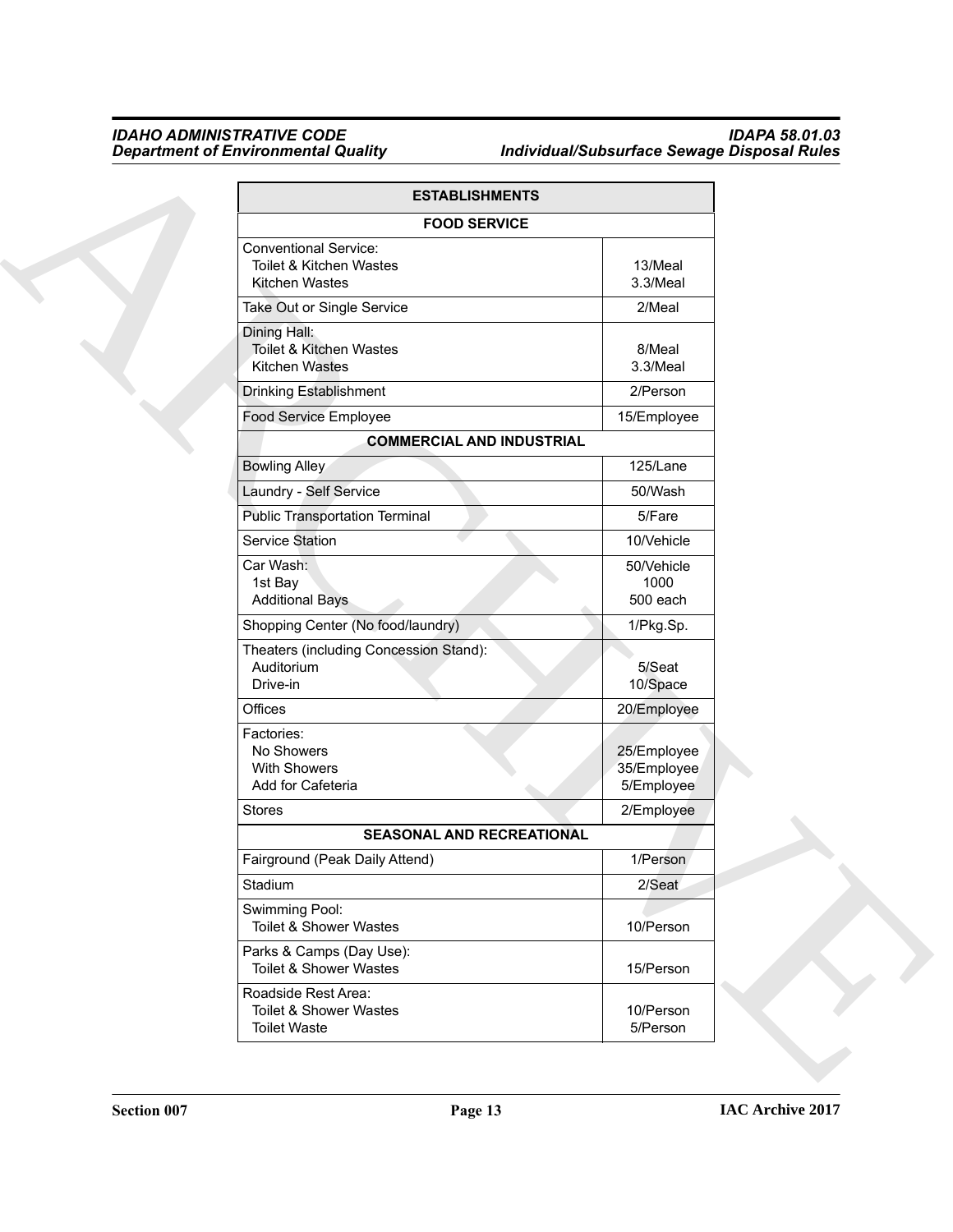|                                          | <b>ESTABLISHMENTS</b>                                                                                                                            |                         |                                                                                                                                                  |
|------------------------------------------|--------------------------------------------------------------------------------------------------------------------------------------------------|-------------------------|--------------------------------------------------------------------------------------------------------------------------------------------------|
|                                          | Overnight Accommodation:<br><b>Central Toilet</b><br>Central Toilet & Shower                                                                     | 25/Person<br>35/Person  |                                                                                                                                                  |
|                                          | Designated Camp Area:<br><b>Toilet &amp; Shower Wastes</b><br><b>Toilet Wastes</b>                                                               | 90/Space<br>65/Space    |                                                                                                                                                  |
|                                          | Seasonal Camp                                                                                                                                    | 50/Space                |                                                                                                                                                  |
|                                          | Luxury Cabin                                                                                                                                     | 75/Person               |                                                                                                                                                  |
|                                          | Travel Trailer Park with Sewer & Water Hook-up                                                                                                   | 125/Space               |                                                                                                                                                  |
|                                          | <b>Construction Camp</b>                                                                                                                         | 50/Person               |                                                                                                                                                  |
|                                          | <b>Resort Camps</b>                                                                                                                              | 50/Person               |                                                                                                                                                  |
|                                          | <b>Luxury Camps</b>                                                                                                                              | 100/Person              |                                                                                                                                                  |
|                                          | <b>Country Clubs Resident Member</b><br>Add for Nonresident Member                                                                               | 100/Member<br>25/Person |                                                                                                                                                  |
|                                          | Public Restrooms:<br><b>Toilet Wastes</b><br><b>Toilet &amp; Shower Wastes</b>                                                                   | 5/Person<br>15/Person   |                                                                                                                                                  |
|                                          |                                                                                                                                                  |                         |                                                                                                                                                  |
| 09.                                      | Total Volume. The total volume of a septic tank will at a minimum be one hundred fifteen percent                                                 |                         |                                                                                                                                                  |
| 10.                                      | $(115%)$ of its liquid capacity.<br>Inlets.                                                                                                      |                         |                                                                                                                                                  |
| a.                                       | The inlet into the tank will be at least four $(4)$ inches in diameter and enter the tank three $(3)$ inches                                     |                         |                                                                                                                                                  |
| b.                                       | The inlet of the septic tank and each compartment will be submerged by means of a vented tee or                                                  |                         |                                                                                                                                                  |
| c.                                       | Vented tees or baffles will extend above the liquid level seven (7) inches or more but not closer than<br>one $(1)$ inch to the top of the tank. |                         |                                                                                                                                                  |
| d.                                       | Tees should not extend horizontally into the tank beyond two (2) times the diameter of the inlet.                                                |                         |                                                                                                                                                  |
| 11.                                      | Outlets.                                                                                                                                         |                         |                                                                                                                                                  |
| above the liquid level.<br>baffle.<br>a. | The outlet of the tank will be at least four $(4)$ inches in diameter.                                                                           |                         |                                                                                                                                                  |
| b.<br>baffle.                            | The outlet of the septic tank and each compartment will be submerged by means of a vented tee or                                                 |                         | $(10-1-90)$<br>$(10-1-90)$<br>$(7-1-93)$<br>$(10-1-90)$<br>$(10-1-90)$<br>$(10-1-90)$<br>$(10-1-90)$<br>$(7-1-93)$<br>$(10-1-90)$<br>$(10-1-90)$ |

#### (10-1-90)

#### <span id="page-13-2"></span><span id="page-13-1"></span><span id="page-13-0"></span>**10. Inlets**. (7-1-93)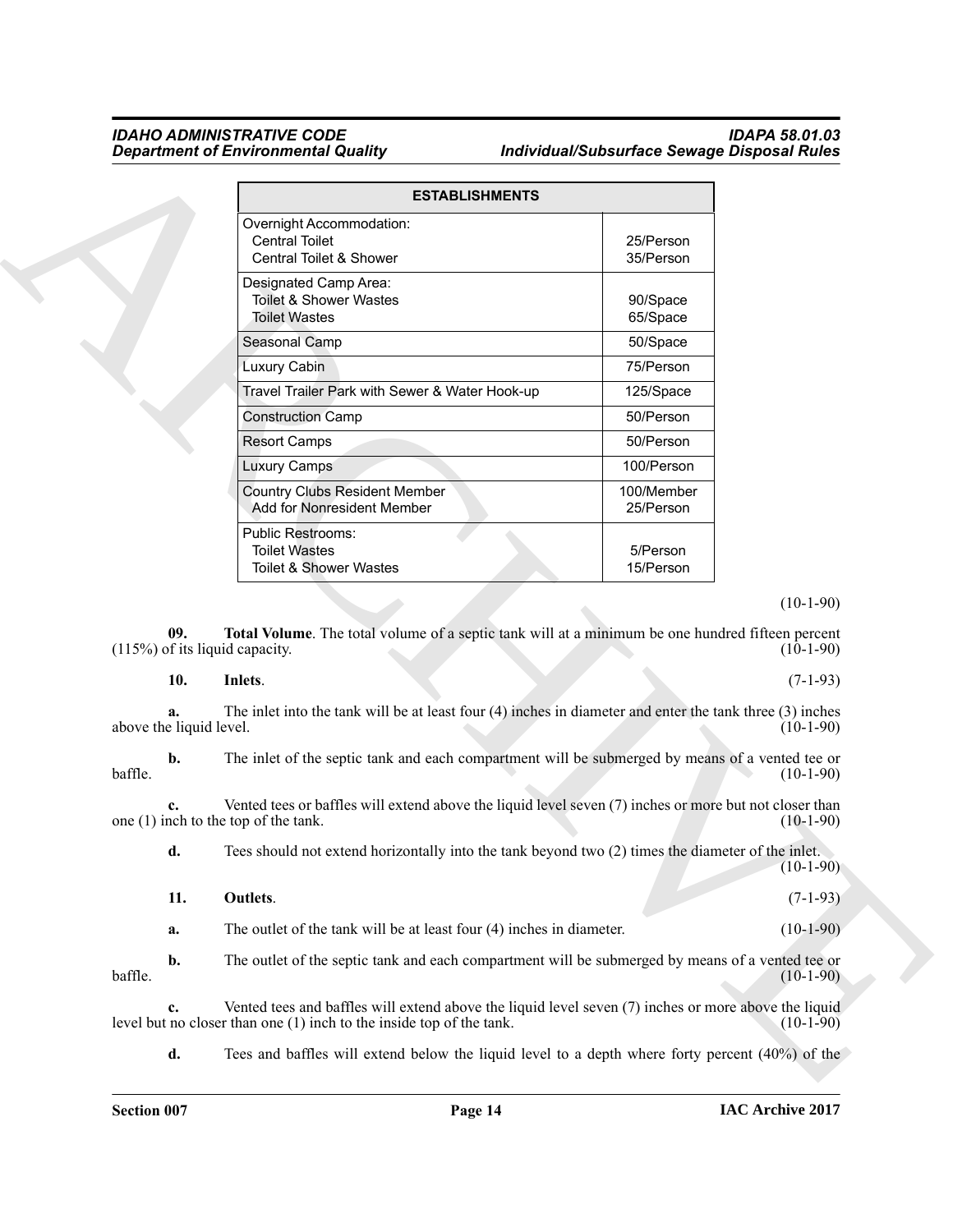### <span id="page-14-7"></span><span id="page-14-5"></span><span id="page-14-4"></span><span id="page-14-3"></span><span id="page-14-2"></span><span id="page-14-1"></span><span id="page-14-0"></span>**17. Minimum Separation Distances Between Septic Tanks and Features of Concern**.

<span id="page-14-6"></span>

|                                         | <b>Department of Environmental Quality</b>                                                                                                                                                                                                                                                                                                          |                              | Individual/Subsurface Sewage Disposal Rules |                           |
|-----------------------------------------|-----------------------------------------------------------------------------------------------------------------------------------------------------------------------------------------------------------------------------------------------------------------------------------------------------------------------------------------------------|------------------------------|---------------------------------------------|---------------------------|
| the liquid depth.                       | tank's liquid volume is above the bottom of the tee or baffle. For vertical walled rectangular tanks, this point is at<br>forty percent (40%) of the liquid depth. In horizontal cylindrical tanks this point is about thirty-five percent (35%) of                                                                                                 |                              |                                             | $(10-1-90)$               |
| e.<br>the outlet.                       | Tees and baffles should not extend horizontally into the tank beyond two (2) times the diameter of                                                                                                                                                                                                                                                  |                              |                                             | $(10-1-90)$               |
| 12.<br>from the inside top of the tank. | Scum Storage. A septic tank will provide an air space above the liquid level which will be equal to<br>or greater than fifteen percent (15%) of the tank's liquid capacity. For horizontal cylindrical tanks, this condition is<br>met when the bottom of the outlet port is located at nineteen percent (19%) of the tank's diameter when measured |                              |                                             | $(10-1-90)$               |
| 13.                                     | <b>Manholes</b> . Access to each septic tank or compartment shall be provided by a manhole twenty (20)<br>inches in minimum dimension or a removable cover of equivalent size. Each manhole cover will be provided with a<br>corrosion resistant strap or handle to facilitate removal.                                                             |                              |                                             | $(10-1-90)$               |
| 14.                                     | Inspection Ports. An inspection port measuring at least eight (8) inches in its minimum dimension<br>will be placed above each inlet and outlet. Manholes may be substituted for inspection ports.                                                                                                                                                  |                              |                                             | $(10-1-90)$               |
| 15.                                     | Split Flows. The wastewater from a single building sewer or sewer line may not be divided and<br>discharged into more than one (1) septic tank or compartment.                                                                                                                                                                                      |                              |                                             | $(10-1-90)$               |
|                                         | capacity computed in Subsection $007.07$ and the initial tank or compartment has a liquid capacity of more than one-<br>half $(1/2)$ but no more than two-thirds $(2/3)$ of the total liquid capacity of the septic tank facility.                                                                                                                  |                              |                                             | $(12-31-91)$              |
| 17.                                     | Minimum Separation Distances Between Septic Tanks and Features of Concern.                                                                                                                                                                                                                                                                          |                              | <b>Minimum Distance to</b>                  |                           |
|                                         | <b>Features of Concern</b>                                                                                                                                                                                                                                                                                                                          |                              | <b>Septic Tank in Feet</b>                  |                           |
|                                         | Well or Spring or Suction Line                                                                                                                                                                                                                                                                                                                      | <b>Public Water</b><br>Other | 100<br>50                                   |                           |
|                                         | <b>Water Distribution Line</b>                                                                                                                                                                                                                                                                                                                      | <b>Public Water</b><br>Other | 25<br>10                                    |                           |
|                                         | Permanent or Intermittent Surface Water                                                                                                                                                                                                                                                                                                             |                              | 50                                          |                           |
|                                         | Temporary Surface Water                                                                                                                                                                                                                                                                                                                             |                              | 25                                          |                           |
|                                         | Downslope Cut or Scarp                                                                                                                                                                                                                                                                                                                              |                              | 25                                          |                           |
|                                         | Dwelling Foundation or Building                                                                                                                                                                                                                                                                                                                     |                              | 5                                           |                           |
| Property Line                           |                                                                                                                                                                                                                                                                                                                                                     |                              | 5                                           |                           |
|                                         | Seasonal High Water Level (Vertically from Top of Tank)                                                                                                                                                                                                                                                                                             |                              | $\overline{2}$                              |                           |
| 18.                                     | Installation of Manufactured Tanks. If written installation instructions are provided by the<br>manufacturer of a septic tank, those instructions relative to the stability and integrity of the tank are to be followed<br>unless otherwise specified in the installation permit of these rules.                                                   |                              |                                             | $(10-1-90)$<br>$(5-7-93)$ |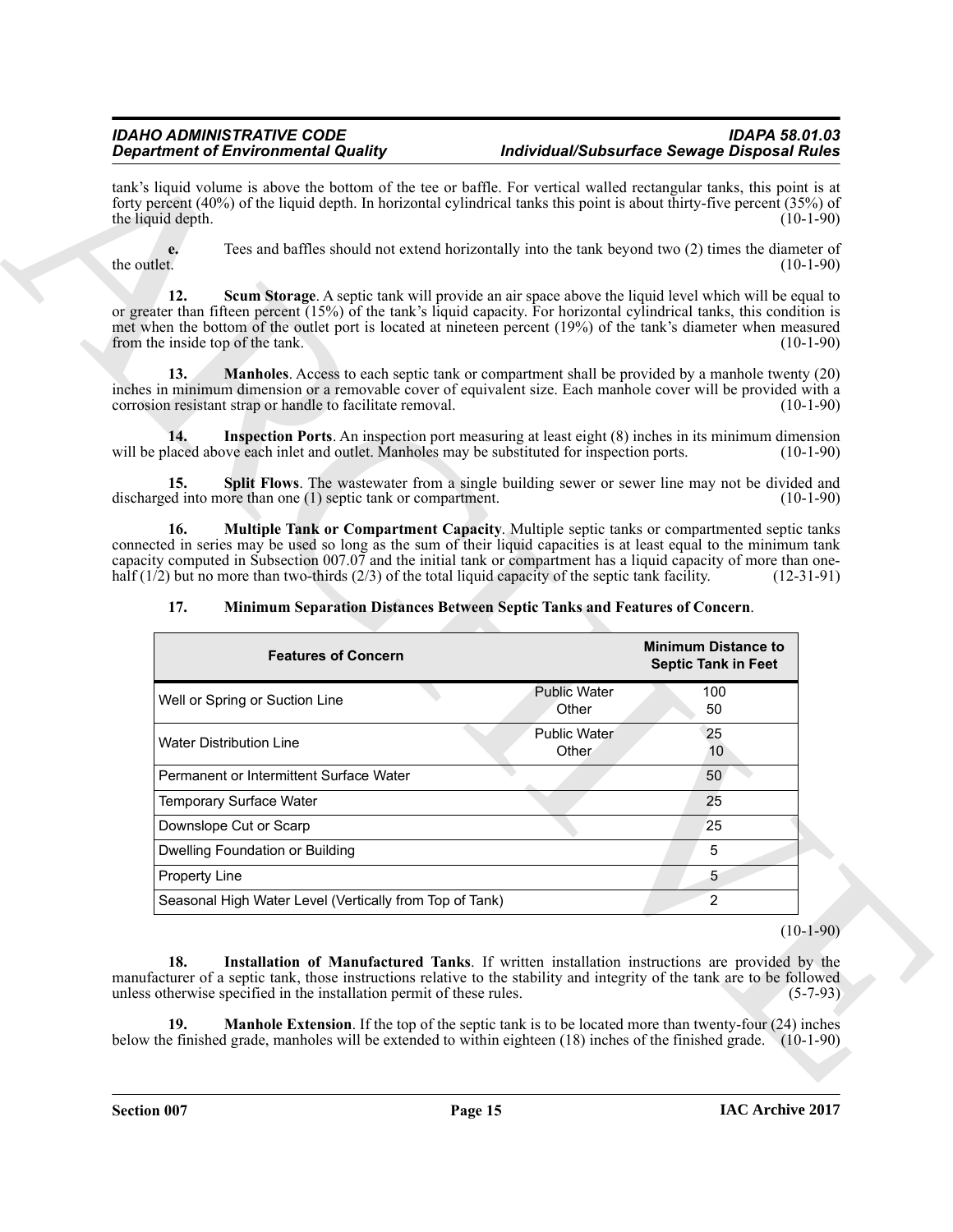<span id="page-15-4"></span><span id="page-15-1"></span>

| Disconnection of the inlet and outlet piping; |  | $(5-7-93)$ |
|-----------------------------------------------|--|------------|
|                                               |  |            |

- **b.** Pumping of the scum and septage with approved disposal; (5-7-93)
- **c.** Filling the septic tank with earthen materials; or (5-7-93)
- <span id="page-15-6"></span><span id="page-15-5"></span>**d.** Physically destroying the septic tank or removing the septic tank from the ground. (5-7-93)

#### <span id="page-15-0"></span>**008. STANDARD SUBSURFACE DISPOSAL FACILITY DESIGN AND CONSTRUCTION.**

<span id="page-15-3"></span><span id="page-15-2"></span>

|                               | <b>Department of Environmental Quality</b>              |                                               |                                                                                       | Individual/Subsurface Sewage Disposal Rules                                                                                                                                                                                                                                                                                                                             |
|-------------------------------|---------------------------------------------------------|-----------------------------------------------|---------------------------------------------------------------------------------------|-------------------------------------------------------------------------------------------------------------------------------------------------------------------------------------------------------------------------------------------------------------------------------------------------------------------------------------------------------------------------|
| 20.<br>watertight.            |                                                         |                                               |                                                                                       | Sectional Tanks. Sectional tanks will be joined in a manner that will insure that the tank is<br>$(10-1-90)$                                                                                                                                                                                                                                                            |
| 21.                           | the Director. The following materials are required:     |                                               |                                                                                       | Inlet and Outlet Piping. Unless otherwise specified in the installation permit, piping to and from a<br>septic tank or dosing chamber, to points three (3) feet beyond the tank excavation shall be of a material approved by<br>$(5-7-93)$                                                                                                                             |
| a.                            | excavations for the septic tank and dosing chamber.     |                                               |                                                                                       | ABS schedule forty (40) or material of equal or greater strength piping shall be used to span the<br>$(5-7-93)$                                                                                                                                                                                                                                                         |
| b.                            | excavation is compacted with fill material.             |                                               |                                                                                       | ASTM D-3034 plastic pipe may be used to span the septic tank and dosing chamber if the<br>$(5-7-93)$                                                                                                                                                                                                                                                                    |
| $i_{\cdot}$<br>density.       |                                                         |                                               |                                                                                       | The fill material must be granular, clean and compacted to ninety percent (90%) standard proctor<br>$(5-7-93)$                                                                                                                                                                                                                                                          |
|                               | less than twelve (12) inches of cover over the pipe.    |                                               |                                                                                       | Placement of ASTM D-3034 on undisturbed earth is suitable, but in no installation shall there be<br>$(5-7-93)$                                                                                                                                                                                                                                                          |
| 22.<br>from a well.           |                                                         |                                               |                                                                                       | <b>Effluent Pipe Separation Distances.</b> Effluent pipes shall not be installed closer than fifty (50) feet<br>$(5-7-93)$                                                                                                                                                                                                                                              |
| 23.                           |                                                         |                                               | the property owner. Septic tanks shall be abandoned in accordance with the following: | Septic Tank Abandonment. Responsibility of properly abandoning a septic tank shall remain with<br>$(5-7-93)$                                                                                                                                                                                                                                                            |
| a.                            | Disconnection of the inlet and outlet piping;           |                                               |                                                                                       | $(5-7-93)$                                                                                                                                                                                                                                                                                                                                                              |
| b.                            | Pumping of the scum and septage with approved disposal; |                                               |                                                                                       | $(5-7-93)$                                                                                                                                                                                                                                                                                                                                                              |
| c.                            | Filling the septic tank with earthen materials; or      |                                               |                                                                                       | $(5-7-93)$                                                                                                                                                                                                                                                                                                                                                              |
| d.                            |                                                         |                                               | Physically destroying the septic tank or removing the septic tank from the ground.    | $(5-7-93)$                                                                                                                                                                                                                                                                                                                                                              |
| 008.                          |                                                         |                                               | STANDARD SUBSURFACE DISPOSAL FACILITY DESIGN AND CONSTRUCTION.                        |                                                                                                                                                                                                                                                                                                                                                                         |
| 01.<br>wastewater.            |                                                         |                                               |                                                                                       | <b>Standard Drainfield.</b> A drainfield consisting of an effluent sewer, one (1) or more aggregate filled<br>trenches and a gravity flow wastewater distribution system. These standards will be the basis of acceptable design<br>and configuration. Overall dimensions of a specific facility will depend upon site characteristics and the volume of<br>$(10-1-90)$ |
| 02.                           | conditions stated in this subsection:                   |                                               |                                                                                       | Site Suitability. The area in which a standard drainfield is to be constructed must meet the<br>$(10-1-90)$                                                                                                                                                                                                                                                             |
| a.                            |                                                         |                                               | Slope. The natural slope of the site will not exceed twenty percent $(20\%)$ .        | $(10-1-90)$                                                                                                                                                                                                                                                                                                                                                             |
| layer (effective soil depth). |                                                         |                                               |                                                                                       | <b>b.</b> Soil types. Suitable soil types must be present at depths corresponding with the sidewalls of the proposed drainfield and at depths which will be between the bottom of the proposed drainfield and any limiting soil                                                                                                                                         |
|                               | <b>Design Soil Group</b>                                | <b>Soil Textural</b><br><b>Classification</b> | <b>USDA Field Test Textural Classification</b>                                        |                                                                                                                                                                                                                                                                                                                                                                         |
|                               | <b>Unsuitable</b>                                       | Gravel                                        | 10 Mesh                                                                               |                                                                                                                                                                                                                                                                                                                                                                         |
|                               |                                                         | Coarse Sand                                   | 10-35 Mesh                                                                            | Sand                                                                                                                                                                                                                                                                                                                                                                    |
|                               | A                                                       | Medium Sand                                   | 35-60 Mesh                                                                            | Sand                                                                                                                                                                                                                                                                                                                                                                    |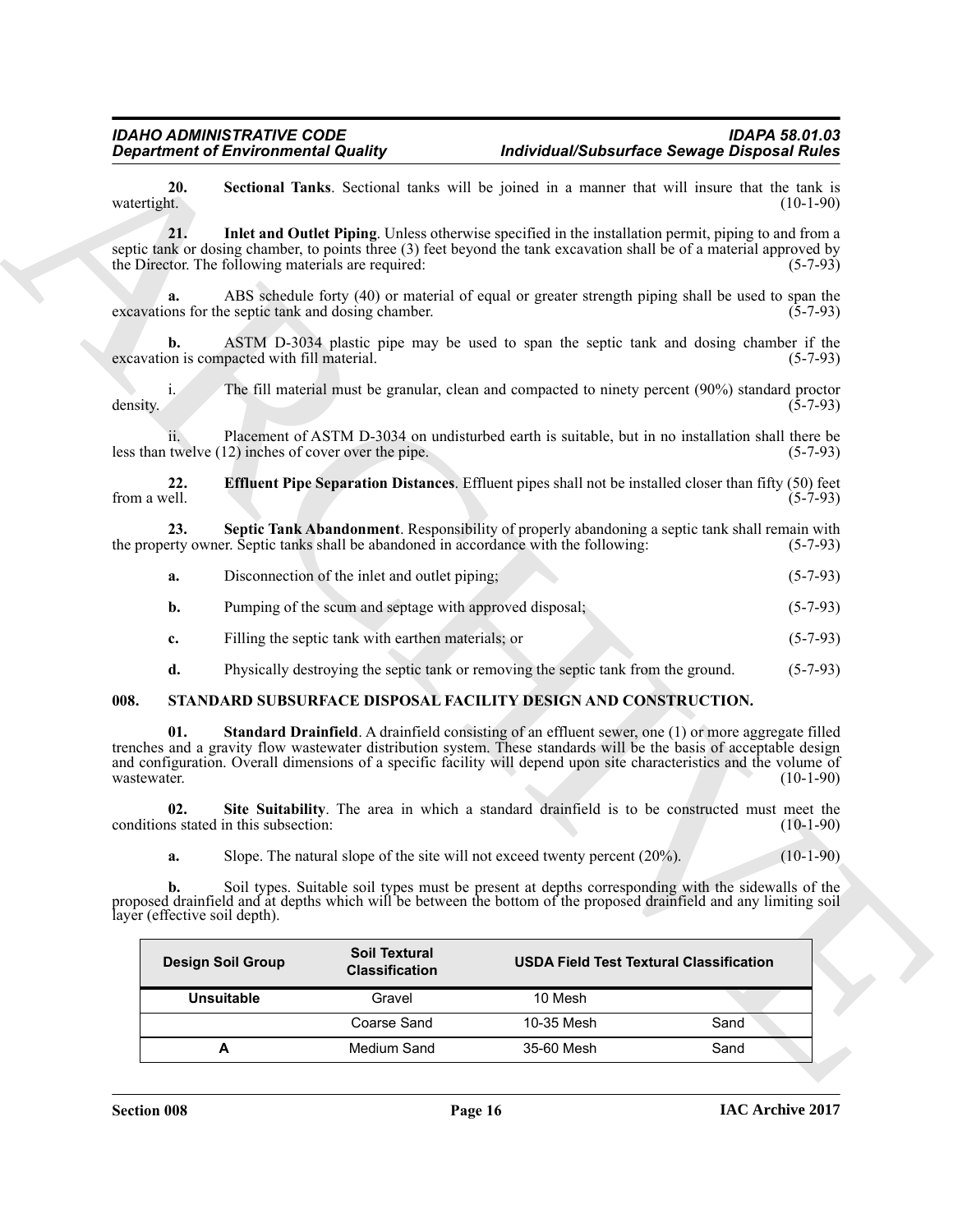| <b>Design Soil Group</b>                                                                                    | <b>Soil Textural</b><br><b>Classification</b>                                                     |                                    |              | <b>USDA Field Test Textural Classification</b> |             |
|-------------------------------------------------------------------------------------------------------------|---------------------------------------------------------------------------------------------------|------------------------------------|--------------|------------------------------------------------|-------------|
|                                                                                                             | Fine Sand                                                                                         | 65-140 Mesh                        |              | Sand                                           |             |
|                                                                                                             | Loamy Sand                                                                                        |                                    |              | Sand                                           |             |
| В                                                                                                           | Very Fine Sand                                                                                    | 140-270 Mesh                       |              | Sand                                           |             |
|                                                                                                             | Sandy Loam                                                                                        |                                    |              | Sandy Loam                                     |             |
|                                                                                                             | Very Fine Loamy Sand                                                                              |                                    |              | Sandy Loam                                     |             |
|                                                                                                             | Loam                                                                                              |                                    |              |                                                |             |
|                                                                                                             | Silt Loam                                                                                         |                                    |              | Silt Loam                                      |             |
| C                                                                                                           | Silt                                                                                              |                                    |              | Silt Loam                                      |             |
|                                                                                                             | Clay Loam                                                                                         |                                    |              | Clay Loam                                      |             |
|                                                                                                             | Sandy Clay Loam                                                                                   |                                    |              | Clay Loam                                      |             |
|                                                                                                             | Silty Clay Loam                                                                                   |                                    |              | Clay Loam                                      |             |
| <b>Unsuitable</b>                                                                                           | Sandy Clay                                                                                        |                                    |              | Clay                                           |             |
|                                                                                                             | Silty Clay                                                                                        |                                    |              | Clay                                           |             |
|                                                                                                             | Clay                                                                                              |                                    |              | Clay                                           |             |
|                                                                                                             | Clay soils with high<br>shrink/swell potential                                                    |                                    |              | Clay                                           |             |
|                                                                                                             | Organic mucks                                                                                     |                                    |              |                                                |             |
|                                                                                                             | Claypan, Duripan,                                                                                 |                                    |              |                                                |             |
|                                                                                                             | Hardpan                                                                                           |                                    |              |                                                |             |
| $c_{\bullet}$                                                                                               | Effective Soil Depths. Effective soil depths, in feet, below the bottom of the drainfield must be |                                    |              |                                                | $(10-1-90)$ |
|                                                                                                             |                                                                                                   | <b>EFFECTIVE SOIL DEPTHS TABLE</b> |              |                                                |             |
|                                                                                                             | <b>Site Conditions</b>                                                                            | <b>Design</b>                      | Soil         | Group                                          |             |
| <b>Limiting Layer</b>                                                                                       |                                                                                                   | $\boldsymbol{\mathsf{A}}$          | В            | $\mathbf C$                                    |             |
| Impermeable Layer                                                                                           |                                                                                                   | 4                                  | 4            | $\overline{4}$                                 |             |
| equal to or greater than those values listed in the following table.<br><b>Extremely Permeable Material</b> | Fractured Bedrock, Fissured Bedrock or                                                            | 6                                  | 4            | $\mathbf{3}$                                   |             |
| Normal High Groundwater Level                                                                               |                                                                                                   | 6                                  | 4            | $\mathbf{3}$                                   |             |
| Seasonal High Groundwater Level                                                                             |                                                                                                   | 1                                  | $\mathbf{1}$ | $\mathbf{1}$                                   |             |

|                                                                               | <b>EFFECTIVE SOIL DEPTHS TABLE</b> |             |       |
|-------------------------------------------------------------------------------|------------------------------------|-------------|-------|
| <b>Site Conditions</b>                                                        | <b>Design</b>                      | <b>Soil</b> | Group |
| <b>Limiting Layer</b>                                                         | A                                  | в           | C     |
| Impermeable Layer                                                             |                                    |             |       |
| Fractured Bedrock, Fissured Bedrock or<br><b>Extremely Permeable Material</b> | 6                                  |             | 3     |
| Normal High Groundwater Level                                                 | 6                                  |             | 3     |
| Seasonal High Groundwater Level                                               |                                    |             |       |
|                                                                               |                                    |             |       |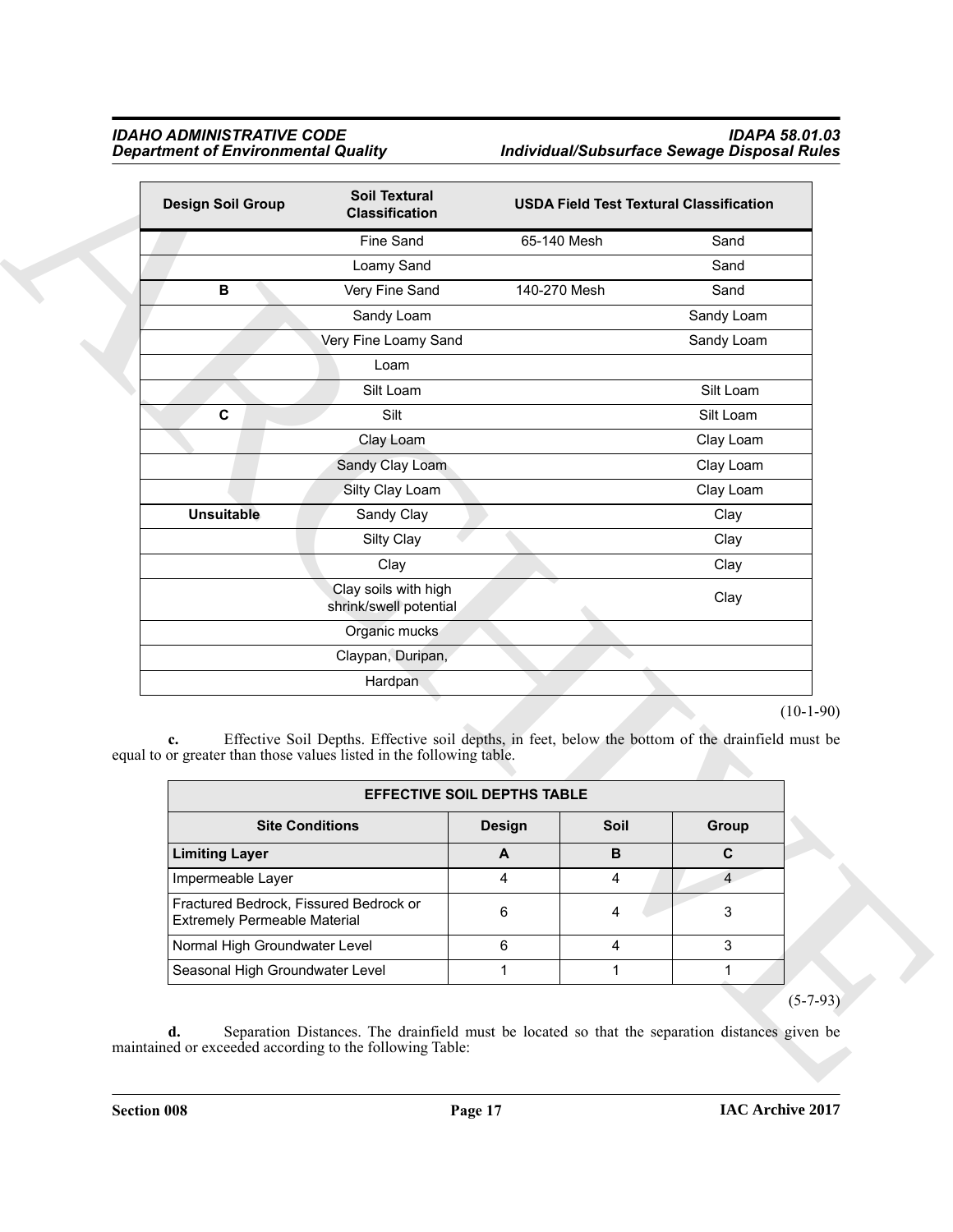| <b>Feature of Interest</b>                                                                                                                                                                                                                                                                                                                                                                                    | <b>Soil Types</b><br>All | A        | B                      | C        |                                             |
|---------------------------------------------------------------------------------------------------------------------------------------------------------------------------------------------------------------------------------------------------------------------------------------------------------------------------------------------------------------------------------------------------------------|--------------------------|----------|------------------------|----------|---------------------------------------------|
| Public Water Supply                                                                                                                                                                                                                                                                                                                                                                                           | 100                      |          |                        |          |                                             |
| All Other Domestic Water Supplies<br>including Springs and Suction Lines                                                                                                                                                                                                                                                                                                                                      | 100                      |          |                        |          |                                             |
| <b>Water Distribution Lines:</b><br>Pressure<br>Suction                                                                                                                                                                                                                                                                                                                                                       | 25<br>100                |          |                        |          |                                             |
| Permanent or Intermittent Surface Water other than<br>Irrigation Canals & Ditches                                                                                                                                                                                                                                                                                                                             |                          | 300      | 200                    | 100      |                                             |
| Temporary Surface Water and Irrigation Canals and<br><b>Ditches</b>                                                                                                                                                                                                                                                                                                                                           | 50                       |          |                        |          |                                             |
| Downslope Cut or Scarp:<br>Impermeable Layer Above Base<br>Impermeable Layer Below Base                                                                                                                                                                                                                                                                                                                       |                          | 75<br>50 | 50<br>25               | 50<br>25 |                                             |
| <b>Building Foundations:</b><br>Crawl Space or Slab<br><b>Basement</b>                                                                                                                                                                                                                                                                                                                                        | 10<br>20                 |          |                        |          |                                             |
| Property Line                                                                                                                                                                                                                                                                                                                                                                                                 | 5                        |          |                        |          |                                             |
|                                                                                                                                                                                                                                                                                                                                                                                                               |                          |          |                        |          |                                             |
| Subsurface Disposal Facility Sizing. The size of a subsurface disposal system will be determined<br>03.<br>by the following procedures:<br>Daily flow estimates should be determined in the same manner as are flow estimates for septic tank<br>a.<br>sizing in Subsection 007.08.<br>The total required absorption area is obtained by dividing the estimated daily flow by a value<br>b.                   |                          |          |                        |          |                                             |
| below.                                                                                                                                                                                                                                                                                                                                                                                                        |                          |          |                        |          |                                             |
| <b>Design Soil Group</b>                                                                                                                                                                                                                                                                                                                                                                                      | A                        | B        | C                      |          |                                             |
| Absorption Area - Gallons/Square Foot/Day                                                                                                                                                                                                                                                                                                                                                                     | 1.0                      | 0.5      | 0.2                    |          | $(5-7-93)$<br>$(10-1-90)$<br>$(5 - 7 - 93)$ |
| Required Area. The size of an acceptable site must be large enough to construct two (2) complete<br>c.<br>drainfields in which each are sized to receive one hundred percent (100%) of the design was tewater flow. (10-1-90)<br>Standard Subsurface Disposal Facility Specifications. The following table presents additional<br>04.<br>design specifications for new subsurface sewage disposal facilities. |                          |          |                        |          | $(10-1-90)$                                 |
|                                                                                                                                                                                                                                                                                                                                                                                                               |                          |          |                        |          |                                             |
| SUBSURFACE DISPOSAL FACILITY TABLE<br>Item                                                                                                                                                                                                                                                                                                                                                                    |                          |          | <b>All Soil Groups</b> |          |                                             |

<span id="page-17-1"></span>

| Design Soil Group                         |  |  |
|-------------------------------------------|--|--|
| Absorption Area - Gallons/Square Foot/Day |  |  |

<span id="page-17-0"></span>

| <b>SUBSURFACE DISPOSAL FACILITY TABLE</b>  |                        |
|--------------------------------------------|------------------------|
| <b>Item</b>                                | <b>All Soil Groups</b> |
| Length of Individual Distribution Laterals | 100 Feet Maximum       |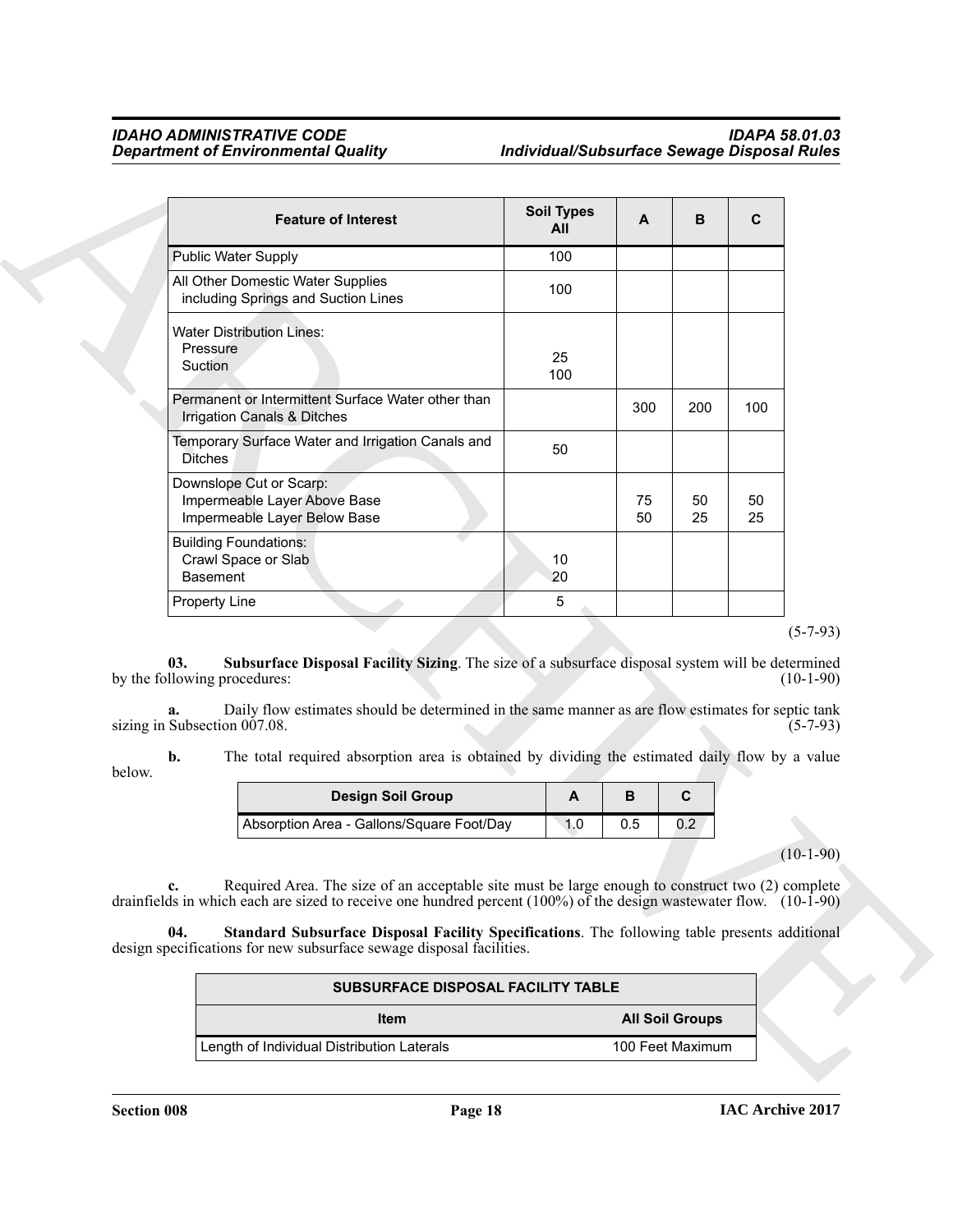<span id="page-18-5"></span><span id="page-18-3"></span><span id="page-18-1"></span>

|                                  | SUBSURFACE DISPOSAL FACILITY TABLE                                                                                                                                                                                                                                                            |                                                  |                                                                                                                                       |
|----------------------------------|-----------------------------------------------------------------------------------------------------------------------------------------------------------------------------------------------------------------------------------------------------------------------------------------------|--------------------------------------------------|---------------------------------------------------------------------------------------------------------------------------------------|
|                                  | <b>Item</b>                                                                                                                                                                                                                                                                                   | <b>All Soil Groups</b>                           |                                                                                                                                       |
|                                  | Grade of Distribution Laterals and Trench Bottoms                                                                                                                                                                                                                                             | Level                                            |                                                                                                                                       |
|                                  | Width of Trenches                                                                                                                                                                                                                                                                             | 1 Foot Minimum<br>6 Feet Maximum                 |                                                                                                                                       |
|                                  | Depth of Trenches                                                                                                                                                                                                                                                                             | 2 Feet Minimum<br>4 Feet Maximum                 |                                                                                                                                       |
|                                  | <b>Total Square Feet of Trench</b>                                                                                                                                                                                                                                                            | 1500 Sq.ft. Max.                                 |                                                                                                                                       |
|                                  | <b>Undisturbed Earth Between Trenches</b>                                                                                                                                                                                                                                                     | 6 Feet Minimum                                   |                                                                                                                                       |
|                                  | Undisturbed Earth Between Septic Tank and Trenches                                                                                                                                                                                                                                            | 6 Feet Minimum                                   |                                                                                                                                       |
|                                  | Depth of Aggregate:<br>Total<br><b>Over Distribution Laterals</b><br><b>Under Distribution Laterals</b>                                                                                                                                                                                       | 12 In. Minimum<br>2 In. Minimum<br>6 In. Minimum |                                                                                                                                       |
|                                  | Depth of Soil Over Top of Aggregate                                                                                                                                                                                                                                                           | 12 In. Minimum                                   |                                                                                                                                       |
|                                  |                                                                                                                                                                                                                                                                                               |                                                  | $(10-1-90)$                                                                                                                           |
|                                  |                                                                                                                                                                                                                                                                                               |                                                  |                                                                                                                                       |
| distribution.<br>06.             | <b>Excavation</b> . Trenches will not be excavated during the period of high soil moisture content when<br>that moisture promotes smearing and compaction of the soil.                                                                                                                        |                                                  |                                                                                                                                       |
| 07.                              | Soil Barrier. The aggregate will be covered throughout with untreated building paper, a synthetic<br>filter fabric (geotextile), a three (3) inch layer of straw or other acceptable permeable material.                                                                                      |                                                  | Wastewater Distribution. Systems shall be installed to maintain equal or serial effluent<br>$(10-1-90)$<br>$(10-1-90)$<br>$(10-1-90)$ |
| 08.                              | Aggregate. The trench aggregate shall be crushed rock, gravel, or other acceptable, durable and<br>inert material which is, free of fines, and has an effective diameter from one-half (1/2) to two and one-half (2 1/2)                                                                      |                                                  |                                                                                                                                       |
| 09.                              | Impermeable Surface Barrier. No treatment area trench or replacement area shall be covered by<br>an impermeable surface barrier, such as tar paper, asphalt or tarmac or be used for parking or driving on or in any way<br>compacted and shall be adequately protected from such activities. |                                                  |                                                                                                                                       |
|                                  | 10. Standard Absorption Bed. Absorption bed disposal facilities may be considered when a site is<br>suitable for a standard subsurface disposal facility except that it is not large enough.                                                                                                  |                                                  |                                                                                                                                       |
| a.                               | General Requirements. Except as specified in this section, rules and regulations applicable to a<br>standard subsurface disposal system are applicable to an absorption bed facility.                                                                                                         |                                                  |                                                                                                                                       |
| inches.<br>b.<br>bed facilities. | Slope Limitation. Sites with slopes in excess of eight percent $(8\%)$ are not suitable for absorption                                                                                                                                                                                        |                                                  | $(10-1-90)$<br>$(5 - 7 - 93)$<br>$(10-1-90)$<br>$(10-1-90)$<br>$(10-1-90)$                                                            |
| $c_{\cdot}$<br>excavation.       | Vehicular Traffic. Rubber tired vehicles must not be driven on the bottom surface of any bed                                                                                                                                                                                                  |                                                  | $(10-1-90)$                                                                                                                           |

#### <span id="page-18-4"></span><span id="page-18-2"></span><span id="page-18-0"></span>(10-1-90)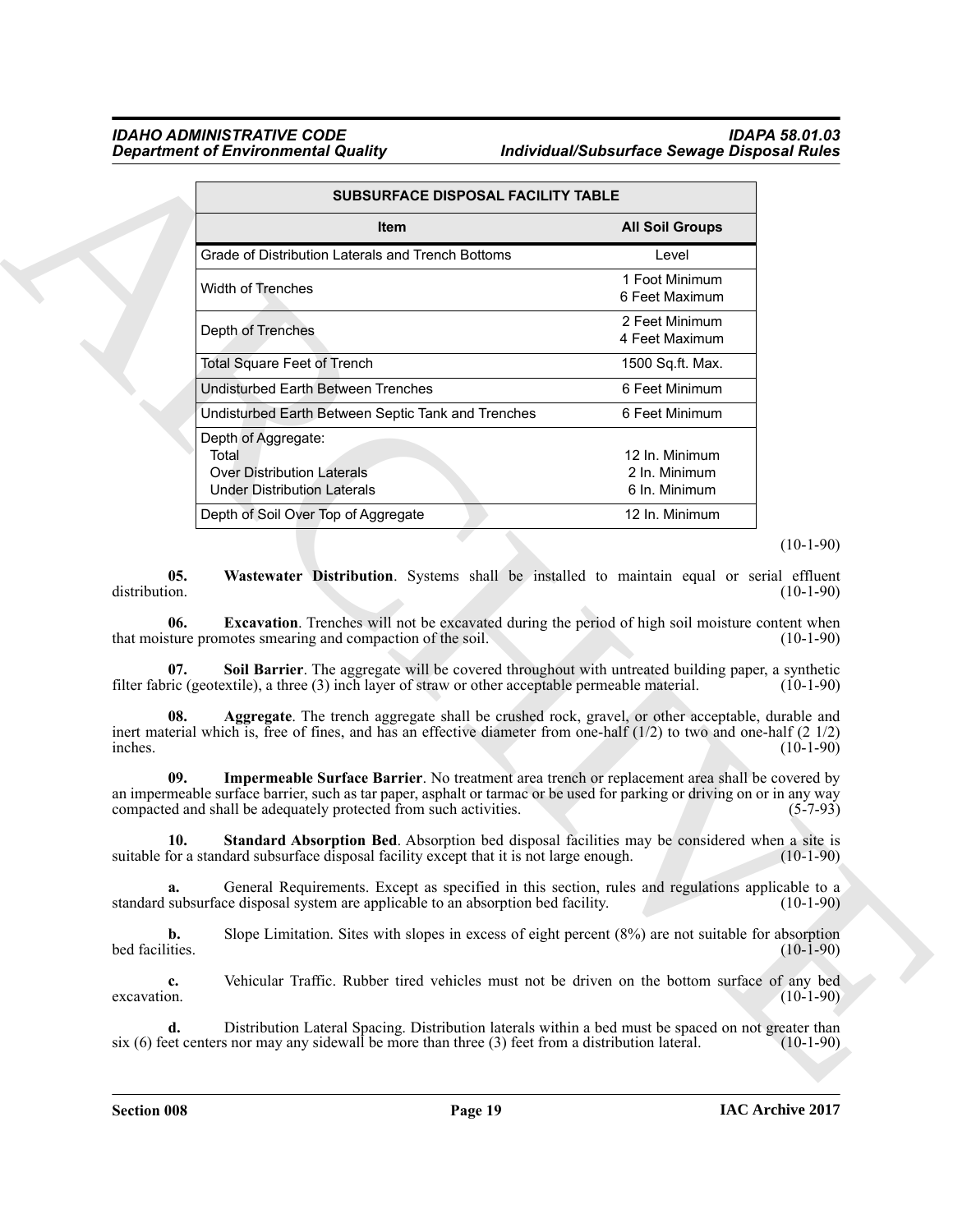<span id="page-19-8"></span>**11. Seepage Pit**. Seepage pit disposal facilities may be used on a case by case basis within the boundaries of District Health Department Seven when an applicant can demonstrate to the district director's satisfaction that the soils and depth to ground water are sufficient to prevent ground water contamination. The district director shall document all such cases. (4-2-91)L

**a.** General Requirements. Except as specified in Subsection 008.11.b., rules and regulations le to a standard subsurface disposal system are applicable to a seepage pit. (12-31-91) applicable to a standard subsurface disposal system are applicable to a seepage pit.

**b.** Other conditions for approval, sizing and construction will be as provided for in the seepage pit section of the Technical Guidance Manual for Individual and Subsurface Sewage Disposal, except that the site size restriction in condition two (2) of the Conditions for Approval will not apply. (10-1-90) restriction in condition two  $(2)$  of the Conditions for Approval will not apply.

<span id="page-19-7"></span>**12. Failing Subsurface Sewage Disposal System**. If the Director determines that the public's health is at risk from a failed septic system and that the replacement of a failing subsurface sewage disposal system cannot meet the current rules and regulations, then the replacement system must meet the intent of the rules and regulations by utilizing a standard subsurface sewage disposal design or alternative system design as specified by the Director. (5-7-93)

#### <span id="page-19-2"></span><span id="page-19-0"></span>**009. OTHER COMPONENTS.**

<span id="page-19-6"></span><span id="page-19-3"></span>**01. Design Approval Required**. Commercially manufactured blackwaste and wastewater treatment and storage components may not be used in the construction of a system unless their design is approved by the Director. (10-1-90) Director. (10-1-90)

*Department of Environmental Dashing***, and stress in the visual stress of the posterior of the posterior of the control of the control of the control of the control of the control of the control of the control of the con 02. Plan and Specification Submittal**. Plans and specifications for all commercially manufactured individual and subsurface treatment and storage components will be submitted to the Director for approval. Plans and specifications will show or include as requested by the Director, detailed construction drawings, capacities, structural calculations, list of materials, evidence of stability and durability, manufacturers installation, operation and maintenance instructions, and other relevant information. (10-1-90)

<span id="page-19-4"></span>**03. Effect of Design Approval**. The Director may condition a design approval by specifying ances under which the component must be installed, used, operated, maintained, or monitored. (7-1-17) circumstances under which the component must be installed, used, operated, maintained, or monitored.

**a.** The Director shall specify the complex alternative systems that must undergo professionally operation, maintenance, service, or effluent testing. (7-1-17) managed operation, maintenance, service, or effluent testing.

**b.** Manufacturers shall provide training to a reasonable number of service providers to perform operation, maintenance, or monitoring as specified by the Director. (7-1-17) required operation, maintenance, or monitoring as specified by the Director.

**c.** Manufacturers may enter into agreements with certified service providers trained in their technology but shall not limit the service providers from being trained in the technology of other manufacturers.

(7-1-17)

<span id="page-19-5"></span>**04. Notice of Design Disapproval**. If the Director is satisfied that the component described in the submittal may not be in compliance with or may not consistently function in compliance with these rules, or that the manufacturer of the proposed system failed to comply with Subsection 009.03, the Director will disapprove the design as submitted. The manufacturer or distributor submitting the design for approval will be notified in writing of the disapproval and the reason for that action.  $(7-1-17)$ 

#### <span id="page-19-9"></span><span id="page-19-1"></span>**010. VARIANCES.**

**01. Technical Allowance**. The Director may make a minor technical allowance to the dimensional or tion requirements of these rules for a standard system if: (5-7-93) construction requirements of these rules for a standard system if:

- <span id="page-19-10"></span>**a.** The allowance will not affect adjacent property owners or the public at large; (10-1-90)
- **b.** The allowance will not violate the conditions of Subsection 004.01; and (12-31-91)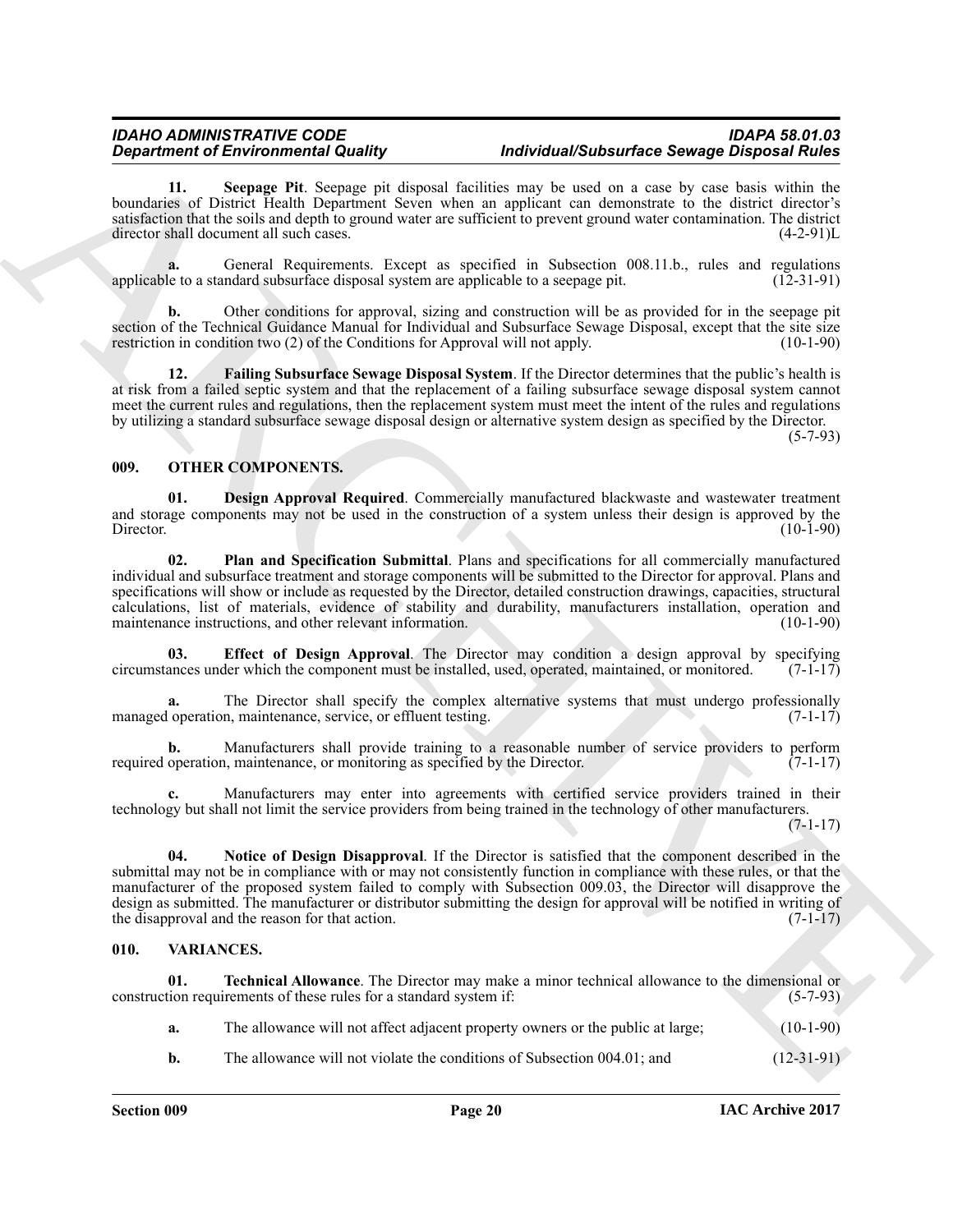<span id="page-20-3"></span>**c.** The allowance will not be in conflict with any other rule, regulation, standard, or ordinance.  $(10-1-90)$ 

**d.** The allowance to a dimensional requirement is not more than ten percent (10%) of the requirements rules unless otherwise provided for in the Technical Guidance Manual. (5-7-93) of these rules unless otherwise provided for in the Technical Guidance Manual.

**02.** Petition for Variance. If a petition of variance to these rules is desired, a request for a variance iled with the Director. The petition shall contain the following: (10-1-90) may be filed with the Director. The petition shall contain the following:

**a.** A concise statement of the facts upon which the variance is requested including a description of the intended use of the property, the estimates of the quantity of blackwaste or wastewater to be discharged, and a description of the existing site conditions;

**b.** A concise statement of why the petitioner believes that compliance with the provision from which variance is sought would impose an arbitrary or unreasonable hardship, and of the injury that the grant of the variance<br>would impose on the public; and (10-1-90) would impose on the public; and

<span id="page-20-4"></span>**c.** A clear statement of the precise extent of the relief sought. (10-1-90)

**03. Public Notice**. At the time of filing a petition evidence shall also be submitted that: (10-1-90)

**a.** A notice has appeared in the local newspaper advising the public of the request for variance; (10-1-90)

**b.** All property owners within three hundred (300) feet of the affected site have been notified; and (10-1-90)

<span id="page-20-2"></span><span id="page-20-0"></span>**c.** Such notices to the public have been made fifteen (15) days prior to the filing of the petition.  $(10-1-90)$ 

**04. Objections to Petition**. Any person may file with the Department, within twenty-one (21) days after the filing of the petition, a written objection to the grant of the variance. A copy of such objection shall be provided by the Department to the petitioner. (10-1-90)

**Exparament of Environmental Quality Individual Substant descriptions of European Substant desires and the Unit<br>
The substant is a statemental of the substant of the substant of the substant of the substant of the substan 05. Investigation and Decision**. After investigating the variance petition and considering the views of persons who might be adversely affected by the grant of the variance, the Director shall, within sixty (60) days after the filing of the petition, make a decision as to the disposition of the petition. The decision, a copy of which shall be served on the petitioner, shall include: (10-1-90)

**a.** A description of the efforts made by the Director to investigate the facts as alleged and to ascertain s of persons who might be affected, and a summary of the views so ascertained; (10-1-90) the views of persons who might be affected, and a summary of the views so ascertained;

**b.** A statement of the degree to which, if at all, the Director disagrees with the facts as alleged in the (10-1-90) petition;  $(10-1-90)$ 

**c.** Allegations of any other facts believed relevant to the disposition of the petition; and (10-1-90)

**d.** The Director's decision. (10-1-90)

<span id="page-20-1"></span>**06. Limitations on Decision**. No technical allowance or variance shall be granted unless: (10-1-90)

**a.** Adequate proof is shown by the petitioner that compliance would impose an arbitrary or able hardship; (10-1-90) unreasonable hardship;

**b.** The technical allowance or variance rendered is consistent with the recommendations of the I Guidance Committee or the Technical Guidance Manual in use at the time of the petition; and (10-1-90) Technical Guidance Committee or the Technical Guidance Manual in use at the time of the petition; and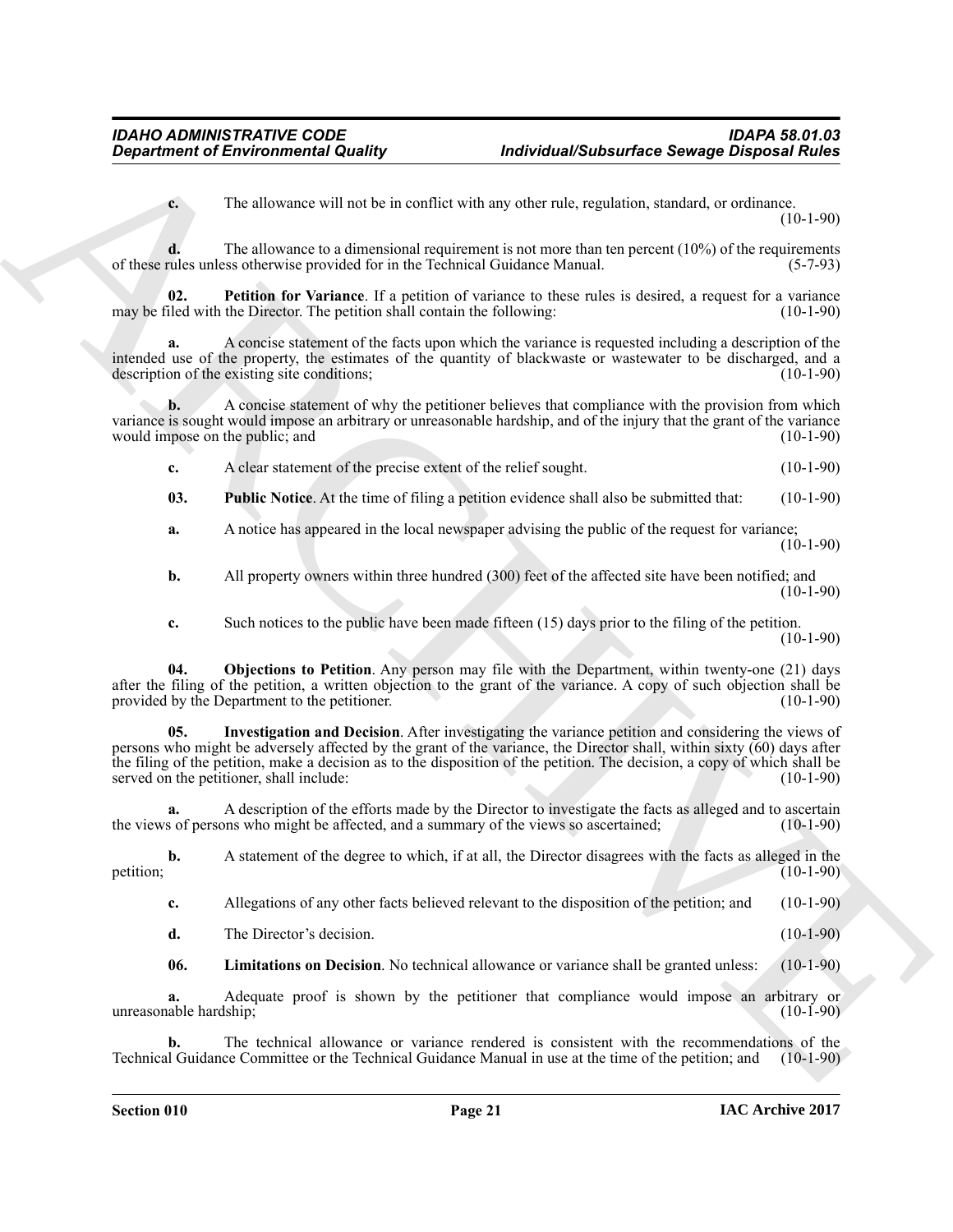**c.** The Director has determined that the approval of the technical allowance or variance will not have se impact on the public health or the environment. (10-1-90) an adverse impact on the public health or the environment.

### <span id="page-21-6"></span><span id="page-21-3"></span><span id="page-21-0"></span>**011. INSPECTIONS.**

**01.** One or More Inspections Required. Such inspection as are necessary to determine compliance requirement or provision of these rules shall be required by the Director. (5-7-93) with any requirement or provision of these rules shall be required by the Director.

<span id="page-21-5"></span>**02. Duty to Uncover**. The permittee shall, at the request of the Director, uncover or make available for inspection any portion or component of an individual or subsurface sewage disposal system which was covered or concealed in violation of these rules.

<span id="page-21-4"></span>**03. Advance Notice by Permittee**. If an inspection requires some type of preparation, such as test hole excavation or partial construction of the system, the applicant or permittee will notify the Director at least forty-eight (48) hours in advance, excluding weekends and holidays, before the time preparation will be complet (48) hours in advance, excluding weekends and holidays, before the time preparation will be completed. (10-1-90)

<span id="page-21-7"></span>**04. Substantiating Receipts and Delivery Slips**. The permittee shall upon request by the Director provide copies of receipts, delivery slips or other similar documents to substantiate the origin, quality, or quantity of materials used in the construction of any individual or subsurface system. (10-1-90) materials used in the construction of any individual or subsurface system.

#### <span id="page-21-13"></span><span id="page-21-1"></span>**012. VIOLATIONS AND PENALTIES.**

<span id="page-21-14"></span>**01. Failure to Comply**. All individual and subsurface sewage disposal systems shall be constructed and installed according to these rules. Failure by any person to comply with the permitting, licensing, approval, installation, or variance provisions of these rules shall be deemed a violation of these rules. (5-7-93) installation, or variance provisions of these rules shall be deemed a violation of these rules.

<span id="page-21-15"></span>**02. System Operation**. No person shall discharge pollutants into the underground water of the state of Idaho through an individual or subsurface sewage disposal system unless in accordance with the provisions of these rules. (5-7-93)  $r = (5-7-93)$ 

<span id="page-21-16"></span>**03. Violation a Misdemeanor**. Pursuant to Section 39-117, Idaho Code, any person who willfully or the provisions of these rules shall be guilty of a misdemeanor. (5-7-93) negligently violates any of the provisions of these rules shall be guilty of a misdemeanor.

### <span id="page-21-11"></span><span id="page-21-8"></span><span id="page-21-2"></span>**013. LARGE SOIL ABSORPTION SYSTEM DESIGN AND CONSTRUCTION.**

**Expansion of Environmental Quality (and the system of the best state of the control of the December of the Control of the Control of the Control of the Control of the Control of the Control of the Control of the Control 01. Site Investigation**. A site investigation for a large soil absorption system by a soil scientist and/or hydrogeologist may be required by the Director for review and approval and shall be coordinated with the Director. Soil and site investigations shall conclude that the effluent will not adversely impact or harm the waters of the State. (5-7-93)

<span id="page-21-9"></span>**02. Installation Permit Plans**. Installation permit application plans, as outlined in Subsection 005.04, for a large soil absorption system submitted for approval shall include provisions for inspections of the work during construction by the design engineer or his designee and/or by the Director. (5-7-93) construction by the design engineer or his designee and/or by the Director.

**03. Module Size**. The maximum size of any subsurface sewage disposal module shall be ten thousand (10,000) gallons per day. Developments with greater than ten thousand (10,000) gallons per day flow shall divide the system into absorption modules designed for ten thousand (10,000) gallons per day or less. (5-7-93) system into absorption modules designed for ten thousand  $(10,000)$  gallons per day or less.

#### <span id="page-21-12"></span><span id="page-21-10"></span>**04. Standard Large Soil Absorption System Design Specifications**. (5-7-93)

**a.** All design elements and applications rates shall be arrived at by sound engineering practice and shall be provided by a professional engineer licensed by the state of Idaho and specializing in environmental or sanitary engineering. sanitary engineering.

**b.** Within thirty (30) days of system installation completion the design engineer shall provide either as-built plans or a certificate that the system has been installed in substantial compliance with the installation permit application plans. application plans.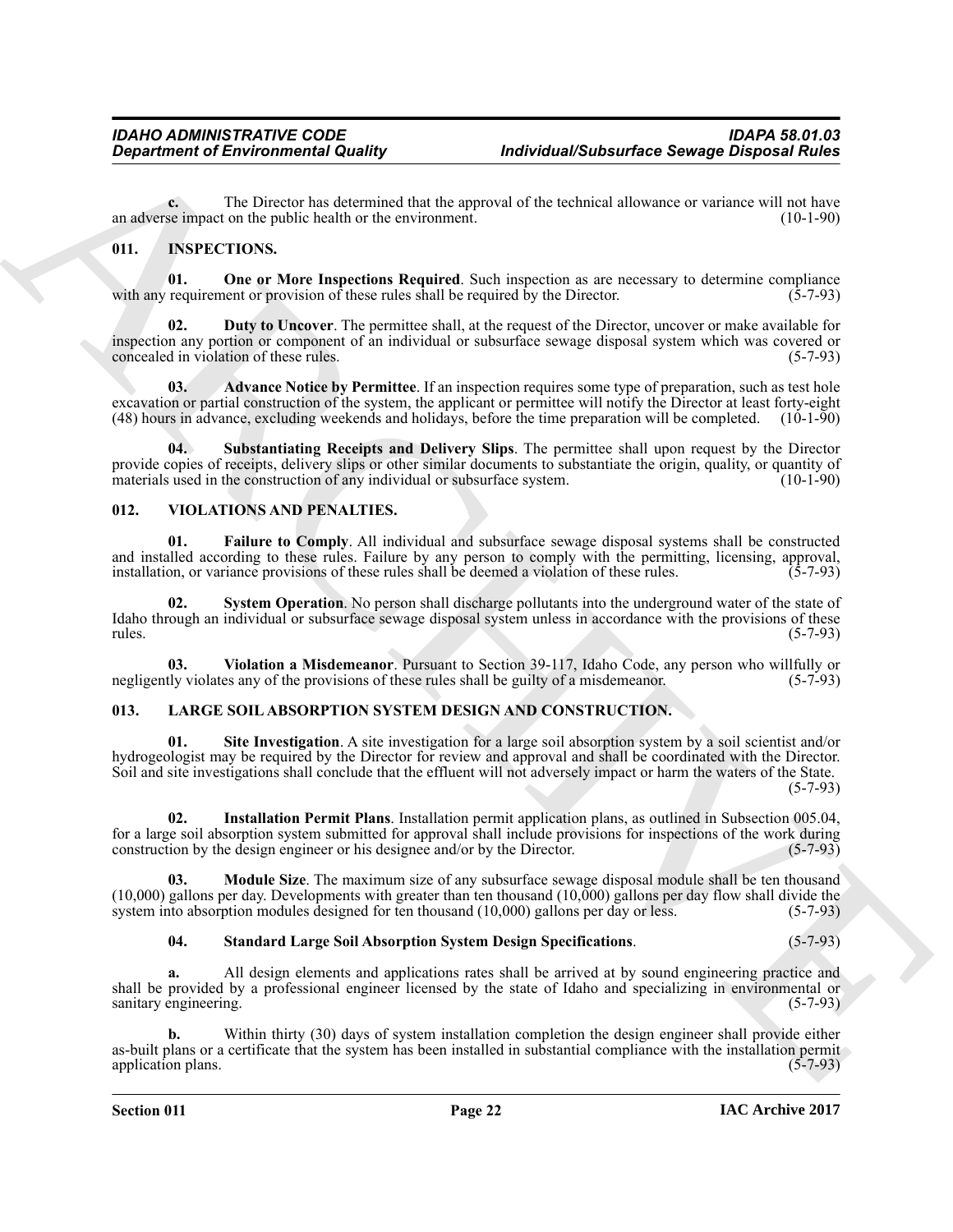|                                                                               | <b>TABLE -- EFFECTIVE SOIL DEPTHS</b> |      |       |
|-------------------------------------------------------------------------------|---------------------------------------|------|-------|
| <b>Site Conditions</b>                                                        | <b>Design</b>                         | Soil | Group |
| <b>Limiting Layer</b>                                                         | A                                     | в    | C     |
| Impermeable Layer                                                             | 8                                     | 8    | я     |
| Fractured Bedrock, Fissured Bedrock or<br><b>Extremely Permeable Material</b> | 12                                    | 8    | 6     |
| Normal High Groundwater Level                                                 | 12                                    | 8    | ี่ค   |
| Seasonal High Groundwater Level                                               | っ                                     | າ    |       |

| <b>Design</b><br>A<br>8<br>12<br>12<br>$\overline{2}$<br>Separation Distances. The disposal area absorption module must be located so that the following | <b>Site Conditions</b><br><b>Limiting Layer</b><br>Impermeable Layer<br>Fractured Bedrock, Fissured Bedrock or<br><b>Extremely Permeable Material</b><br>Normal High Groundwater Level<br>Seasonal High Groundwater Level |
|----------------------------------------------------------------------------------------------------------------------------------------------------------|---------------------------------------------------------------------------------------------------------------------------------------------------------------------------------------------------------------------------|
|                                                                                                                                                          |                                                                                                                                                                                                                           |
|                                                                                                                                                          |                                                                                                                                                                                                                           |
|                                                                                                                                                          |                                                                                                                                                                                                                           |
|                                                                                                                                                          |                                                                                                                                                                                                                           |
|                                                                                                                                                          |                                                                                                                                                                                                                           |
|                                                                                                                                                          |                                                                                                                                                                                                                           |
| <b>Design</b>                                                                                                                                            | <b>Feature of Interest</b>                                                                                                                                                                                                |
|                                                                                                                                                          |                                                                                                                                                                                                                           |
|                                                                                                                                                          |                                                                                                                                                                                                                           |
|                                                                                                                                                          |                                                                                                                                                                                                                           |
|                                                                                                                                                          |                                                                                                                                                                                                                           |
| 250                                                                                                                                                      | Sewage Volume - 2,500-5,000 GPD                                                                                                                                                                                           |
| 300                                                                                                                                                      | Sewage Volume - 5,000-10,000 GPD                                                                                                                                                                                          |
|                                                                                                                                                          | <b>Property Lines</b>                                                                                                                                                                                                     |
|                                                                                                                                                          |                                                                                                                                                                                                                           |
| 50                                                                                                                                                       | Sewage Volume - 2,500-5,000 GPD                                                                                                                                                                                           |
| 75                                                                                                                                                       | Sewage Volume - 5,000-10,000 GPD                                                                                                                                                                                          |
|                                                                                                                                                          | <b>Building Foundations - Basements</b>                                                                                                                                                                                   |
| 50                                                                                                                                                       | Sewage Volume - 2,500-5,000 GPD                                                                                                                                                                                           |
| 75                                                                                                                                                       | Sewage Volume - 5,000-10,000 GPD                                                                                                                                                                                          |
|                                                                                                                                                          | <b>Downslope Cut or Scarp</b>                                                                                                                                                                                             |
| 100<br>12                                                                                                                                                | Impermeable Layer - Below Base<br>Separation Distance - Between Modules                                                                                                                                                   |
| <b>TABLE -- SEPARATION DISTANCES</b><br>A                                                                                                                | d.<br>separation distances given, in feet, are maintained or exceeded as outlined in the following table:<br><b>All Domestic Water Supplies</b>                                                                           |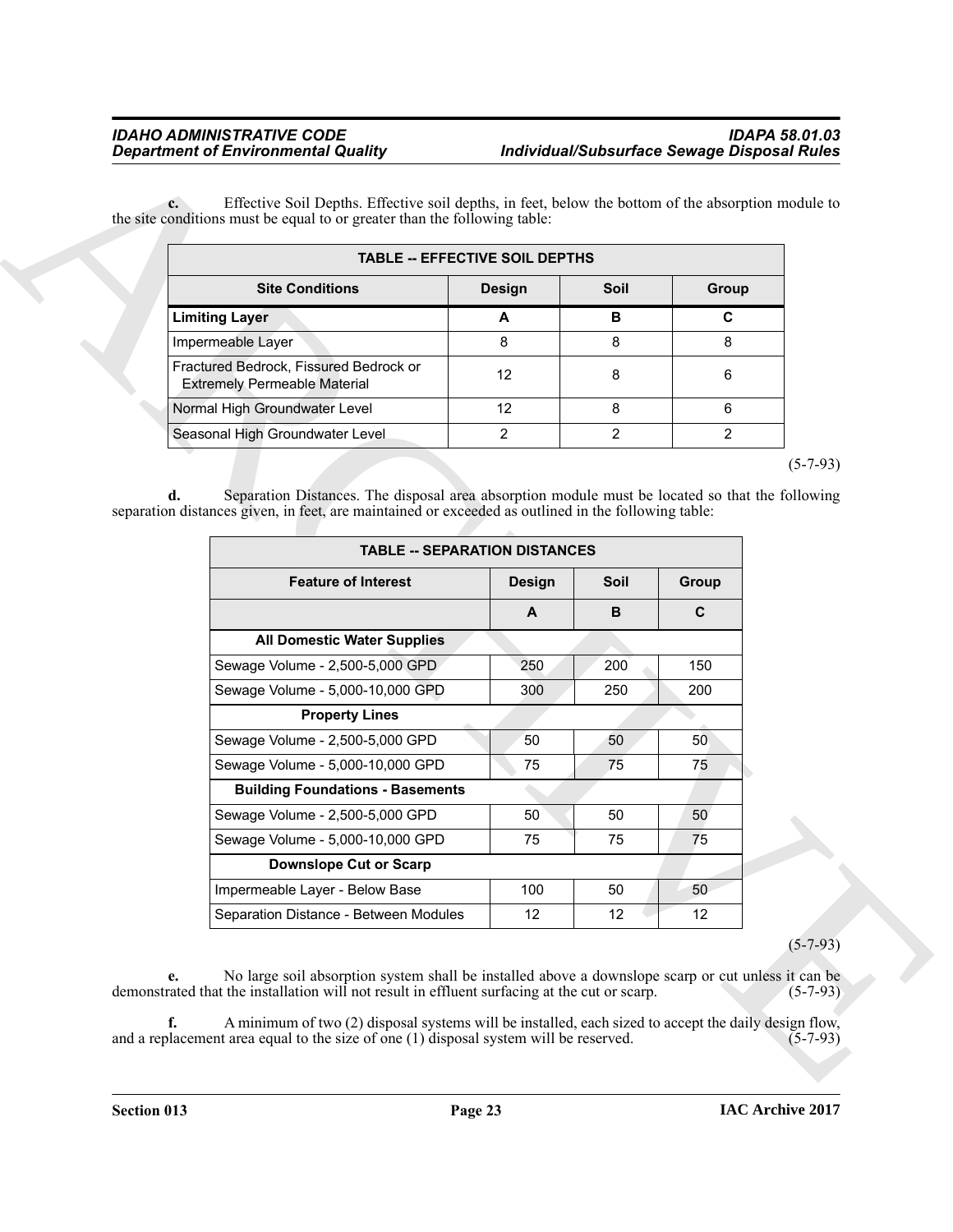<span id="page-23-2"></span><span id="page-23-1"></span><span id="page-23-0"></span>

|                                     | <b>Department of Environmental Quality</b>                                                                                                                                                                                                                                                               | Individual/Subsurface Sewage Disposal Rules                                                                    |                |  |
|-------------------------------------|----------------------------------------------------------------------------------------------------------------------------------------------------------------------------------------------------------------------------------------------------------------------------------------------------------|----------------------------------------------------------------------------------------------------------------|----------------|--|
|                                     | The vertical and horizontal hydraulic limits of the receiving soils shall be established and flows<br>shall not exceed such limits so as to avoid hydraulically overloading any absorption module and replacement area.                                                                                  |                                                                                                                | $(5-7-93)$     |  |
| h.                                  | The distribution system must be pressurized with a duplex dosing system.                                                                                                                                                                                                                                 |                                                                                                                | $(5-7-93)$     |  |
| i.                                  | A geotextile filter fabric shall cover the aggregate.                                                                                                                                                                                                                                                    |                                                                                                                | $(5-7-93)$     |  |
|                                     | An in-line effluent filter between an extended treatment system or lagoon system and the large soil<br>absorption area shall be installed.                                                                                                                                                               |                                                                                                                | $(5-7-93)$     |  |
| k.                                  | Observation pipes shall be installed to the bottom of the drainrock throughout the drainfield.                                                                                                                                                                                                           |                                                                                                                | $(5-7-93)$     |  |
| 1.                                  | Pneumatic tired machinery travel over the excavated infiltrative surface is prohibited.                                                                                                                                                                                                                  |                                                                                                                | $(5-7-93)$     |  |
|                                     | The drainfield disposal area shall be constructed to allow for surface drainage and to prevent<br>ponding of surface water. Before the system is put into operation the absorption module disposal area shall be seeded<br>with typical lawn grasses and/or other appropriate shallow rooted vegetation. |                                                                                                                | $(5-7-93)$     |  |
| 05.<br>outlined in this Subsection: | Large Septic Tanks. Large Septic Tanks shall be constructed according to Section 007, except as                                                                                                                                                                                                          |                                                                                                                | $(5-7-93)$     |  |
| a.                                  | Length to width ratios shall be maintained at least at a three to one $(3:1)$ ratio.                                                                                                                                                                                                                     |                                                                                                                | $(5-7-93)$     |  |
| b.                                  | Tank inlet shall allow for even distribution of the influent across the width of the tank.                                                                                                                                                                                                               |                                                                                                                | $(5-7-93)$     |  |
| c.<br>$(2.25:1)$ .                  | The width to liquid depth ratio shall be between one to one $(1:1)$ and two and one-quarter to one                                                                                                                                                                                                       |                                                                                                                | $(5-7-93)$     |  |
| 06.                                 | Monitoring and Reporting. Before an installation permit is issued, a monitoring and reporting<br>plan shall be approved by the Director and shall contain the following minimum criteria:                                                                                                                |                                                                                                                | $(5-7-93)$     |  |
| a.                                  | Monthly recording and inspection for ponding in all observation pipes.                                                                                                                                                                                                                                   |                                                                                                                | $(5-7-93)$     |  |
| b.<br>system.                       | Monthly recording of influent flows based on lapse time meter and/or event meter of the dosing                                                                                                                                                                                                           |                                                                                                                | $(5 - 7 - 93)$ |  |
| c.                                  | Monthly recording of groundwater elevation measurements at all monitoring wells if high seasonal<br>groundwater is within fifteen $(15)$ feet of the ground surface.                                                                                                                                     |                                                                                                                | $(5-7-93)$     |  |
| d.                                  | Semi-annual groundwater monitoring at all monitoring wells.                                                                                                                                                                                                                                              |                                                                                                                | $(5-7-93)$     |  |
| e.                                  | Monitoring shall conform to the requirements of all federal, state, and local rules and regulations.                                                                                                                                                                                                     |                                                                                                                | $(5-7-93)$     |  |
| f.                                  | An annual "Large Soil Absorption System Report" shall be filed with the Director no later than<br>January 31 of each year for the last twelve (12) month period and shall include section on operation, maintenance and<br>monthly and annual monitoring data.                                           |                                                                                                                | $(5-7-93)$     |  |
| 07.                                 | <b>Operation and Maintenance</b> . Before an installation permit is issued, an operation and<br>maintenance plan shall be approved by the Director and shall contain the following minimum criteria:                                                                                                     |                                                                                                                | $(5-7-93)$     |  |
| a.                                  | Annual or more frequent rotation of the disposal systems, and whenever ponding is noted. (5-7-93)                                                                                                                                                                                                        |                                                                                                                |                |  |
| b.                                  | A detailed operation and maintenance manual, fully describing and locating all elements of the                                                                                                                                                                                                           | system and outlining maintenance procedures needed for operation of the system and who will be responsible for |                |  |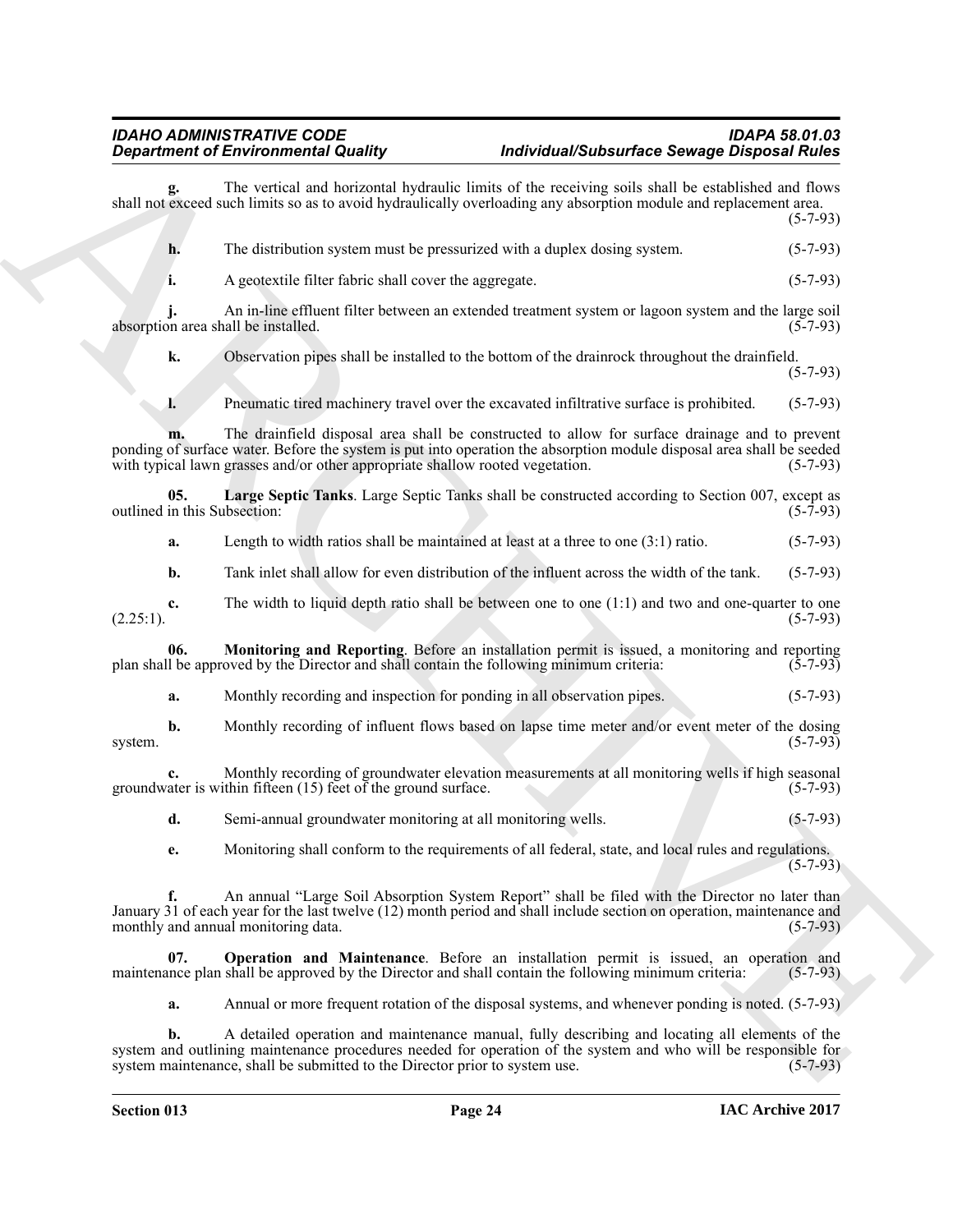**c.** A maintenance entity shall be specified to provide continued operation and maintenance. Approval tity shall be made by the Director prior to issuance of an installation permit. (5-7-93) of the entity shall be made by the Director prior to issuance of an installation permit.

### <span id="page-24-0"></span>**014. -- 995. (RESERVED)**

### <span id="page-24-1"></span>**996. ADMINISTRATIVE PROVISIONS.**

Persons may be entitled to appeal agency actions authorized under these rules pursuant to IDAPA 58.01.23, "Rules of Administrative Procedure Before the Board of Environmental Quality". (3-15-02) Administrative Procedure Before the Board of Environmental Quality".

#### <span id="page-24-2"></span>**997. CONFIDENTIALITY OF RECORDS.**

**Expansion of Environmental Quality through the symptom is introduced space Dispersion of Automatical Systems of Automatical Systems of Automatical Systems of Automatical Systems (Automatical Systems of Automatical System** Information obtained by the Department under these rules is subject to public disclosure pursuant to the provisions of Title 74, Chapter 1, Idaho Code, and IDAPA 58.01.21, "Rules Governing the Protection and Disclosure of Records in the Possession of the Department of Environmental Quality."

#### <span id="page-24-3"></span>**998. INCLUSIVE GENDER AND NUMBER.**

For the purposes of these rules, words used in the masculine gender include the feminine, or vice versa, where appropriate. (12-31-91) appropriate.<br>999. SE

#### <span id="page-24-4"></span>**SEVERABILITY.**

The rules of this manual are severable. If any rule, or part thereof, or the application of such rule to any person or circumstance, is declared invalid, that invalidity does not affect the validity of any remaining portion of the manual.

(5-7-93)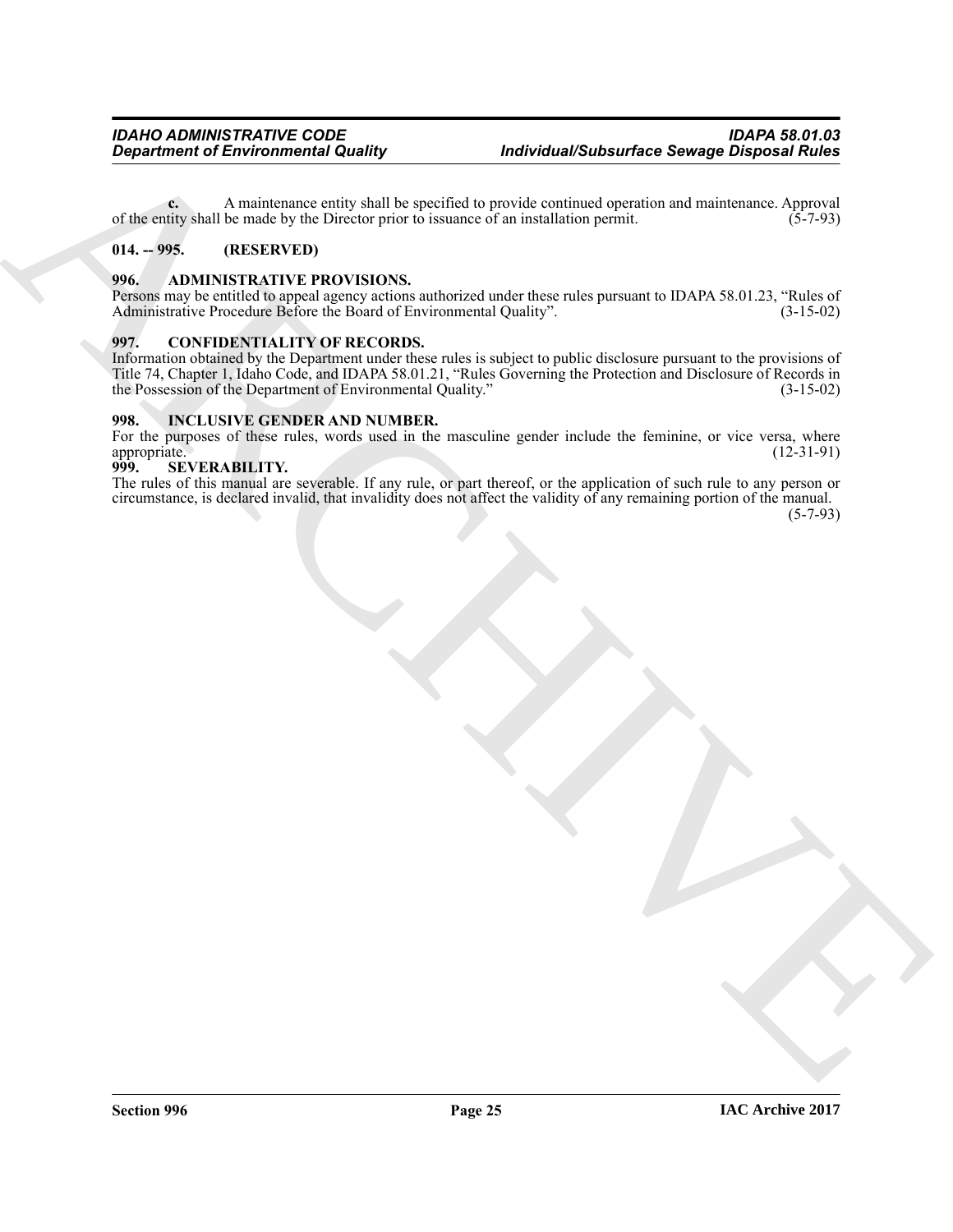# *Subject Index*

#### **D** Definitions, IDAPA 58.01.03 2

[A](#page-1-5)[R](#page-2-13)[CH](#page-10-2)[IV](#page-14-4)[E](#page-14-5) Abandoned System 2 Alternative System 3 Authorized or Approved 3 Blackwaste 3 Blackwater 3 Board 3 Building Sewer 3 Central System 3 Construct<sub>3</sub> Director 3 Existing System 3 Expand 3 Failing System 3 Ground Water 3 High Groundwater Level - Normal Seasonal 3 High Water Mark 3 Individual System 4 Install 4 Installer 4 Large Soil Absorption System 4 Limiting Layer 4 Mottling<sub>4</sub> New System 4 Nondischarging System 4 Permit 4 Pollutants 4 Public System 4 Repair 4 Scarp<sub>4</sub> Service Provider 4 Sewage 4 Soil Texture 4 Standard System 4 Subsurface System 4 Surface Water - Intermittent, Permanent, Temporary 5 System 5 Wastewater 5 Water Table 5 Waters of the State 5

### **G**

General Requirements 5 Alternative System 6 Compliance With Intent Required 5 Duties of the Technical Guidance Committee 6 Failing System 6 Increased Flows 5 Intent of Rules 5 Subsurface System Replacement Area 6 System Limitations 5

Technical Guidance Committee 6 Technical Guidance Manual for Individual & Subsurface Alternative Sewage Disposal 6

### **I**

Inspections 22 Advance Notice by Permittee 22 Duty to Uncover 22 One or More Inspections Required 22 Substantiating Receipts & Delivery Slips 22 Installer's Registration Permit & Service Provider Certification 9 Application Fee 10 Bond Required 10 Contents of Application 9 Examination  $9$ Exemption 10 Grounds for Revocation 11 Permit & Certification Required 9 Permits & Certifications Required Annually 9 Service Provider Responsibilities 10 Transfer from Non-Profit Operation & Maintenance Entity to Certified Service Provider 11

#### **L**

Large Soil Absorption System Design & Construction 22 Installation Permit Plans 22 Large Septic Tanks 24 Module Size 22 Monitoring & Reporting 24 Operation & Maintenance 24 Site Investigation 22 Standard Large Soil Absorption System Design Specifications 22

#### **O**

Other Components 20 Design Approval Required 20 Effect of Design Approval 20 Notice of Design Disapproval 20 Plan & Specification Submittal 20

### **P**

Permit & Permit Application 6 Abandonment May Be Required 8

Application & Permit Valid for One Year 8 As-Built Plans & Specifications 9 Basis for Permit Application Denial 8 Contents of Application 6 Cottage Site Facility Certification 8 Exceptions to Permit Requirement 6 Existing Installation Permits 8 Immediate Effect of the Permit 8 Issuance of Permit 8 Notice of Denial 8 Operation, Maintenance & Monitoring 8 Permit Application 6 Permit Fee 9 Permit Renewal 8 Permit Required 6

### **S**

Septic Tanks Design & Construction Standards 11 Concrete Septic Tanks 11 Construction Requirements 11 Effluent Pipe Separation Distances 16 Horizontal Dimension Limit 11 Inlet & Outlet Piping 16 Inlets 14 Inspection Ports 15 Installation of Manufactured Tanks 15 Liquid Depth 11 Manhole Extension 15 Manholes 15 Manufactured Tank Markings 11 Materials 11 Minimum Separation Distances Between Septic Tanks and Features of Concern 15 Minimum Tank Capacities 11 Multiple Tank or Compartment Capacity 15 Outlets 14 Scum Storage 15 Sectional Tanks 16 Septic Tank Abandonment 16 Split Flows 15 Total Volume 14 Standard Subsurface Disposal Facility Design & Construction Aggregate 19 Excavation 19 Failing Subsurface Disposal System 20